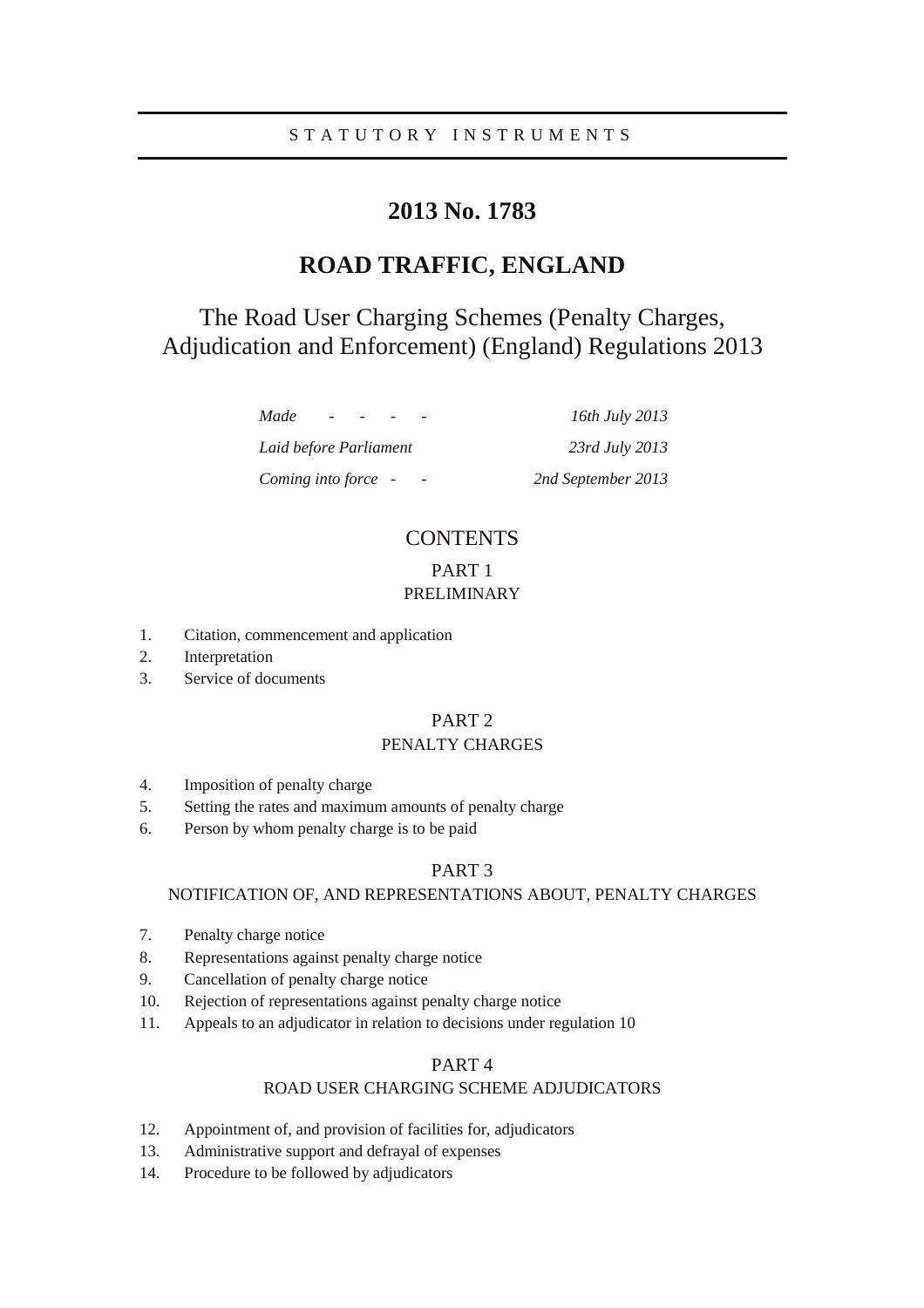- 15. Evidence produced by a prescribed device
- 16. Recovery of amounts payable under an adjudication

## PART 5

### ENFORCEMENT OF PENALTY CHARGES

- 17. Charge certificates
- 18. Enforcement of charge certificates
- 19. Invalid notices
- 20. Enforcement by execution

## PART 6

### POWERS IN RESPECT OF MOTOR VEHICLES

- 21. Authorised persons
- 22. Power to examine motor vehicles
- 23. Power to enter motor vehicles
- 24. Power of seizure
- 25. Power to immobilise motor vehicles
- 26. Release of immobilised motor vehicles
- 27. Power to remove motor vehicles
- 28. Disposal of removed motor vehicles and contents
- 29. Recovery of penalty charges and road user charges in relation to removed motor vehicles
- 30. Taking possession of a removed motor vehicle
- 31. Claim by the keeper of a motor vehicle after its disposal

### PART 7

### REPRESENTATIONS AND APPEALS IN RELATION TO POWERS EXERCISED IN RESPECT OF MOTOR VEHICLES

- 32. Right to make representations in respect of the immobilisation of a motor vehicle
- 33. Duty of charging authority to which representations in respect of immobilisation are made
- 34. Appeals to an adjudicator in relation to decisions under regulation 33
- 35. Right to make representations in respect of the removal and disposal of a motor vehicle
- 36. Duty of charging authority to which representations in respect of removal etc are made
- 37. Appeals to adjudicator in relation to decisions under regulation 36

SCHEDULE — PROCEDURE IN ADJUDICATION PROCEEDINGS

- PART 1 INTERPRETATION
- PART 2 PROCEDURE RELATING TO APPEALS
- PART 3 SERVICE OF DOCUMENTS AND NOTICES IN ADJUDICATION PROCEEDINGS
- PART 4 DIRECTIONS AS TO INVALID NOTICES
- PART 5 THE REGISTER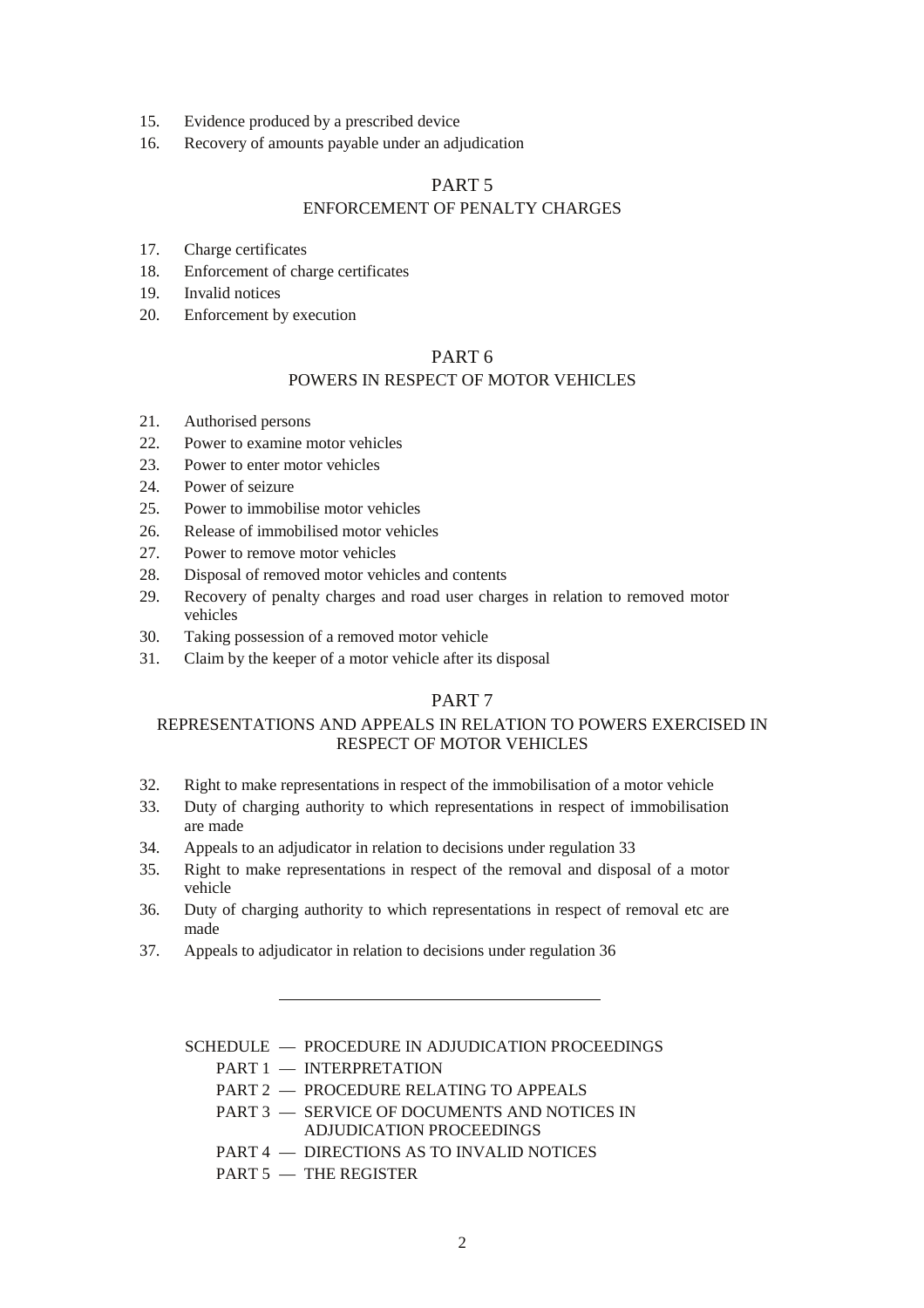The Secretary of State for Transport in exercise of the powers conferred by sections 163(2), 173(1) to (3), 174(1), (2) and (5), 175(1) and 197(1) of the Transport Act 2000(**a**) and the Lord Chancellor in exercise of the powers conferred by sections 173(4), 195(1)(b) to (d) and (2) and 197(1) of that Act, make the following Regulations.

## PART 1

### PRELIMINARY

#### **Citation, commencement and application**

**1.**—(1) These Regulations may be cited as the Road User Charging Schemes (Penalty Charges, Adjudication and Enforcement) (England) Regulations 2013 and come into force on 2nd September 2013.

(2) These Regulations apply only to England.

(3) These Regulations do not apply to road user charges imposed under the County Council of Durham (Market Place leading to Saddler Street, Durham City) (Road User Charging Scheme) Order 2002.

#### **Interpretation**

**2.**—(1) In these Regulations—

"adjudicator" means a person appointed to be a road user charging scheme adjudicator in accordance with regulation  $12(1)$  or  $(2)$ ;

"appellant" in relation to an appeal under these Regulations or any process connected with such an appeal, means the person bringing the appeal;

"authorised person" has the meaning given by regulation 21;

"charge certificate" has the meaning given by regulation 17(1);

"custodian" in relation to a motor vehicle removed under regulation 27 means—

- (i) if the motor vehicle has been delivered to the charging authority, that charging authority; or
- (ii) if the motor vehicle has been delivered to a person authorised by the charging authority to keep motor vehicles so removed in their custody, that other person;

"designated road" means a road designated by a charging scheme as a road to which a road user charge applies;

"electronic transmission" means a communication transmitted—

- (i) by means of an electronic communications network; or
- (ii) by other means but while in electronic form;

"fax" means the making of a facsimile copy of a document by the transmission of electronic signals;

"joint committee" means the joint committee set up in accordance with regulation 16 of the Civil Enforcement of Parking Contraventions (England) General Regulations 2007(**b**);

<sup>(</sup>**a**) 2000 c.38. Section 198(1) of the Act contains definitions of "charging authority", "charging scheme", "charging scheme penalty charges", "motor vehicle", "registered keeper" and "road". The powers conferred by section 163(2)(b), 173(1) and (3)(b) and 175(1) are conferred on "the appropriate national authority". By virtue of section 198(1) the Secretary of State is the appropriate national authority in relation to charging schemes relating only to England. Section 174(1)(bb) was substituted by the Local Transport Act 2008 (c.26) section 115(2)(a); section 174(2)(a) was amended by sections  $115(2)(b)$ and (c) of that Act and section  $174(2)(b)$  was also amended by section  $115(2)(c)$  of that Act.

<sup>(</sup>**b**) S.I. 2007/3483.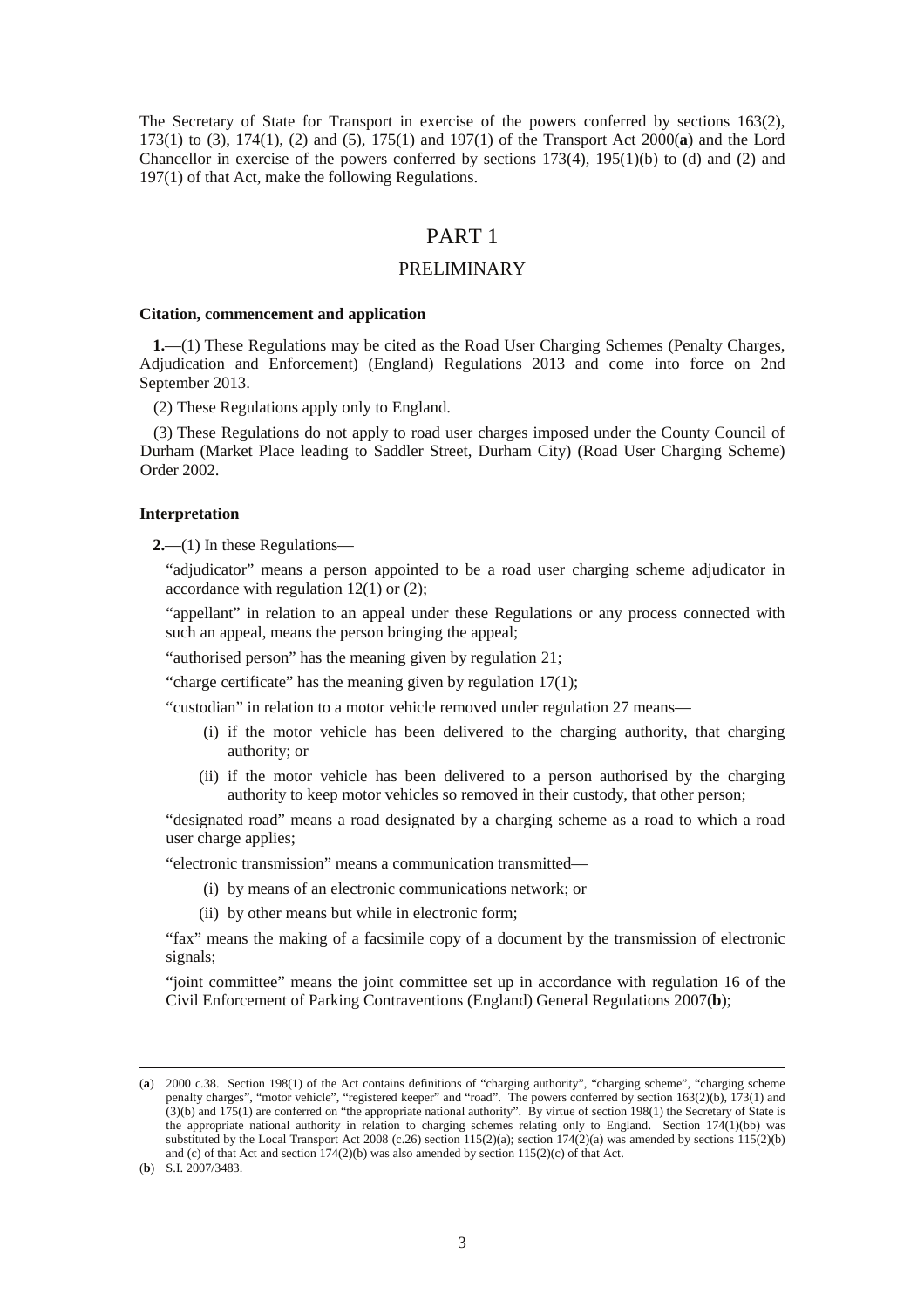"keeper" (other than in the phrase "registered keeper") means the person by whom a motor vehicle was kept at the time it was immobilised, removed or disposed of under the powers in Part 6:

"notice of appeal" means a notice initiating an appeal delivered by an appellant to the proper officer under regulation 11(3),  $34(2)$  or  $37(2)$  in each case in accordance with paragraph 2 of the Schedule;

"notice of rejection" means a notice served by a charging authority under regulation 10(1), 33(4) or 36(4) rejecting, or not accepting, representations made to it;

"penalty charge" means a charging scheme penalty charge;

"penalty charge notice" has the meaning given by regulation  $7(1)$ ;

"procedural impropriety" has the meaning given by regulation 8(4);

"proper officer" means a person appointed under regulation 13(1);

"road user charge" means a charge imposed under a charging scheme which is not a penalty charge;

"witness statement" means a statement which is a witness statement for the purposes of the Civil Procedure Rules 1998(**a**) and which is supported by a statement of truth in accordance with Part 22 of those Rules.

(2) In determining for the purposes of any provision of these Regulations whether a road user charge or penalty charge has been paid within a particular period, it is to be taken to be paid when it is received by the charging authority.

### **Service of documents**

**3.**—(1) Subject to paragraph (9) a notice or other document to be served by a charging authority on any person ("the recipient") in accordance with these Regulations—

- (a) may be served by first class post; and
- (b) where the recipient is a body corporate, is duly served if it is sent by first class post to the secretary or clerk of that body.

(2) Where the address of the registered keeper of a motor vehicle upon which a penalty charge arising under regulation 4(1) has been imposed is contained in the register of mechanically propelled vehicles maintained by the Secretary of State under section 21 of the Vehicle Excise and Registration Act 1994(**b**) the penalty charge notice relating to that penalty charge is to be served on the registered keeper at that address.

(3) Where—

- (a) the address of the registered keeper of a motor vehicle upon which a penalty charge arising under regulation 4(1) has been imposed is not contained in the register referred to in paragraph (2); or
- (b) in accordance with regulation 6, the penalty charge is payable by a person other than the registered keeper of the motor vehicle,

the penalty charge notice may (where sub-paragraph (a) applies) be served on the recipient at an address at which the recipient resides or can conveniently be contacted, or (where sub-paragraph (b) applies) at the address notified to the charging authority by the registered keeper.

(4) Unless the contrary is proved—

(a) service of a notice or other document by first class post to an address in the United Kingdom is to be taken to have been effected on the second working day after the day on which it was posted;

<sup>(</sup>**a**) S.I. 1998/3132. Relevant amending instruments for Rule 22.1 are S.I. 2001/1769, 2001/4015 and 2004/3419.

<sup>(</sup>**b**) 1994 c.22.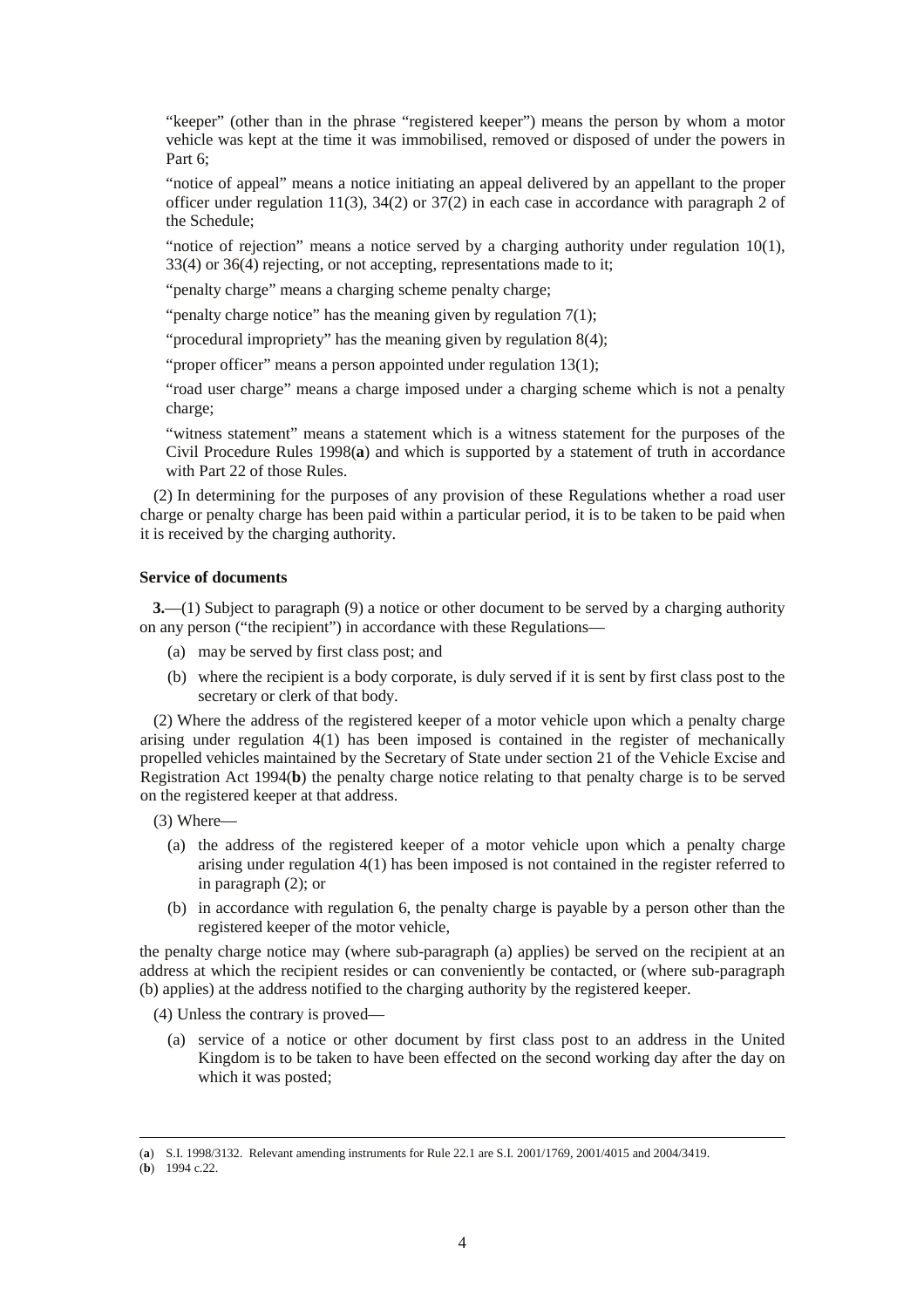- (b) service of a notice or other document by first class post to an address outside the United Kingdom is to be taken to have been effected on the fifth working day after the day on which it was posted;
- (c) service of a notice or other document by electronic transmission is to be taken to have been effected on the second working day after the day on which it was transmitted.

(5) For the purpose of receiving notices or other documents in accordance with these Regulations, the recipient may at any time, by notice in writing delivered to the charging authority—

- (a) change the recipient's address; or
- (b) consent to the use of electronic transmission in accordance with paragraphs (6) to (8).

(6) A notice or other document mentioned in these Regulations may be served by the charging authority on the recipient by means of electronic transmission where—

- (a) the recipient of the notice or document to be transmitted has given consent to the use of electronic transmission in writing to the charging authority;
- (b) the notice or document is capable of being accessed by the recipient;
- (c) the notice or document is legible in all material respects; and
- (d) the notice or document is in a form sufficiently permanent to be used for subsequent reference.

(7) Where the recipient of a notice or other document served by electronic transmission notifies the charging authority within 7 days of receipt that the recipient requires a paper copy of all or part of that notice or other document the charging authority must provide such a copy as soon as reasonably practicable. The making of such a request by the recipient has no effect on the date on which the notice or other document was served in accordance with paragraph (4)(c).

(8) Where a person is no longer willing to accept the use of electronic transmission—

- (a) that person must give notice to the charging authority in writing revoking any consent given by that person for that purpose; and
- (b) such revocation is final and takes effect on a date specified by the person in the notice but that date must not be less than 7 days after the date on which the notice is given.

(9) Nothing in this regulation applies to—

- (a) the service of any notice or other document required or authorised by the Schedule to be sent to a party to an appeal or served in connection with adjudication proceedings; or
- (b) the service of any notice or order made by a county court.

(10) In this regulation—

- (a) "legible in all material respects" means that the information contained in the notice or document is available to that person to no lesser extent than it would be if served, given or supplied by means of a notice or document in printed form; and
- (b) "working day" means any day except a Saturday, a Sunday, New Year's Day, Good Friday, Christmas Day or any other day which is a bank holiday in England and Wales under the Banking and Financial Dealings Act 1971(**a**).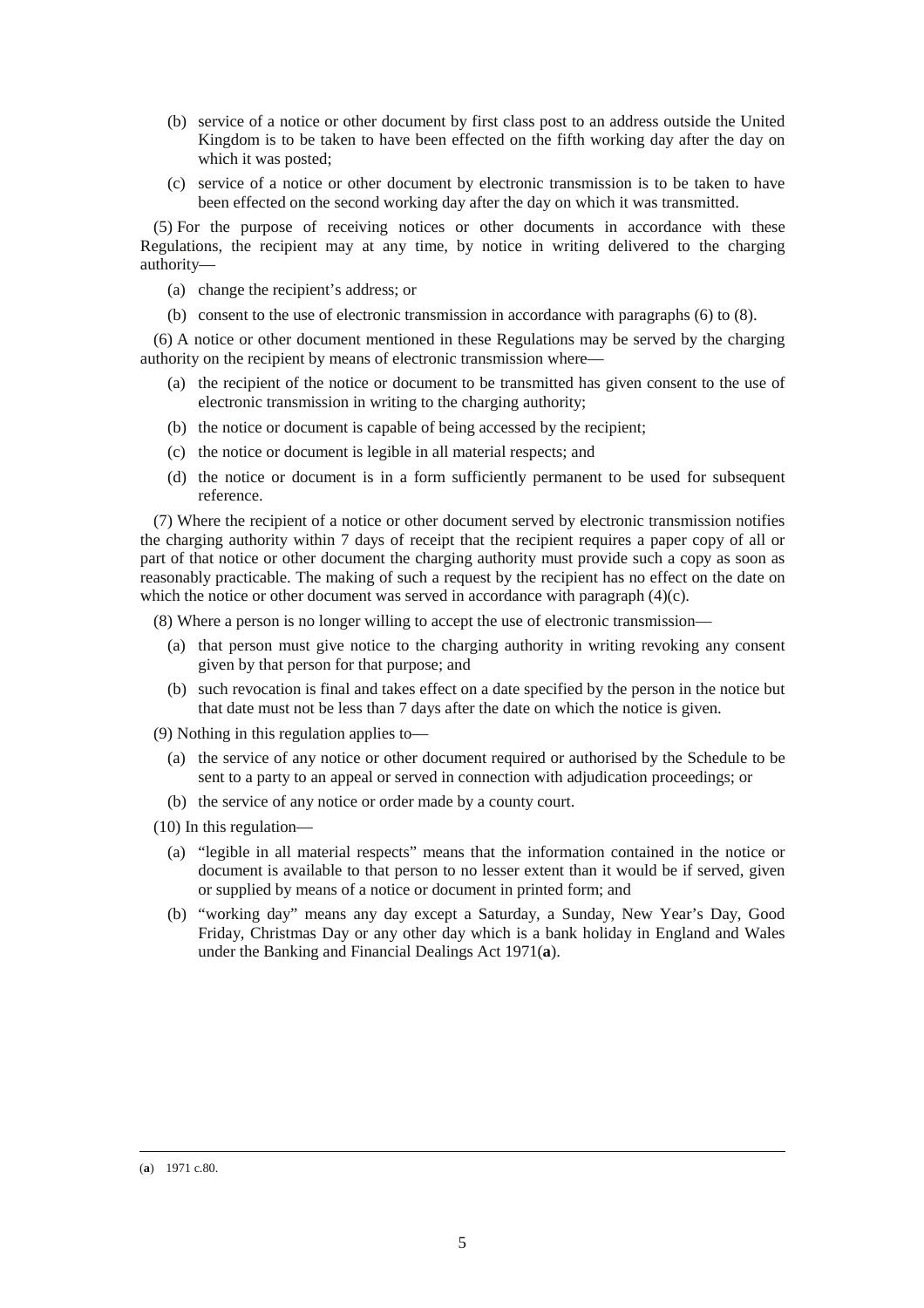## PART 2

### PENALTY CHARGES

#### **Imposition of penalty charge**

**4.**—(1) A charging scheme may provide that a penalty charge is to be imposed in respect of a motor vehicle where—

- (a) the motor vehicle has been used or kept on a designated road;
- (b) events have occurred by reference to the happening of which a road user charge is imposed by the charging scheme; and
- (c) the road user charge has not been paid in full within the time and in the manner in which it is required by the charging scheme to be paid.

(2) A charging scheme may further provide that a penalty charge is to be imposed in respect of—

- (a) the release of a motor vehicle from an immobilisation device fixed to it in accordance with regulation 25:
- (b) the removal of a motor vehicle in accordance with regulation 27;
- (c) the storage and release from storage of a motor vehicle so removed; and
- (d) the disposal of a motor vehicle so removed in accordance with regulation 28.
- (3) If a charging scheme so provides a penalty charge is to be payable.

(4) A charging scheme is to specify whether a penalty charge referred to in paragraph (1) or (2) is payable in addition to the road user charge or instead of such charge.

### **Setting the rates and maximum amounts of penalty charge**

**5.**—(1) The rates of penalty charges imposed by a charging scheme are to be—

- (a) specified in the charging scheme; or
- (b) communicated to users of the designated road in the manner specified in the charging scheme.

(2) A charging scheme is to provide that a penalty charge arising under regulation 4(1) is to be paid in full within the period of 28 days beginning with the date on which a penalty charge notice is served.

(3) If the penalty charge of the type described in regulation 4(1) is paid prior to the end of the fourteenth day of the period referred in paragraph (2) the charging scheme is to provide that it is reduced by one half.

(4) If the penalty charge of the type described in regulation 4(1) is not paid before a charge certificate to which it relates is served by the charging authority in accordance with regulation 17, the charging scheme is to provide that the penalty charge is increased by one half.

(5) The maximum amount of the penalty charge that a charging scheme may impose of the type described in regulation 4(1) is £120.

(6) The maximum amount of the penalty charge that a charging scheme may impose of the type described in regulation  $4(2)(a)$  is £70.

(7) The maximum amount of the penalty charge that a charging scheme may impose of the type described in regulation 4(2)(b) is £200.

(8) The maximum amount of the penalty charge that a charging scheme may impose of the type described in regulation  $4(2)(c)$  is £40 for each day or part of a day during which the motor vehicle is stored.

(9) The maximum amount of the penalty charge that a charging scheme may impose of the type described in regulation 4(2)(d) is £70.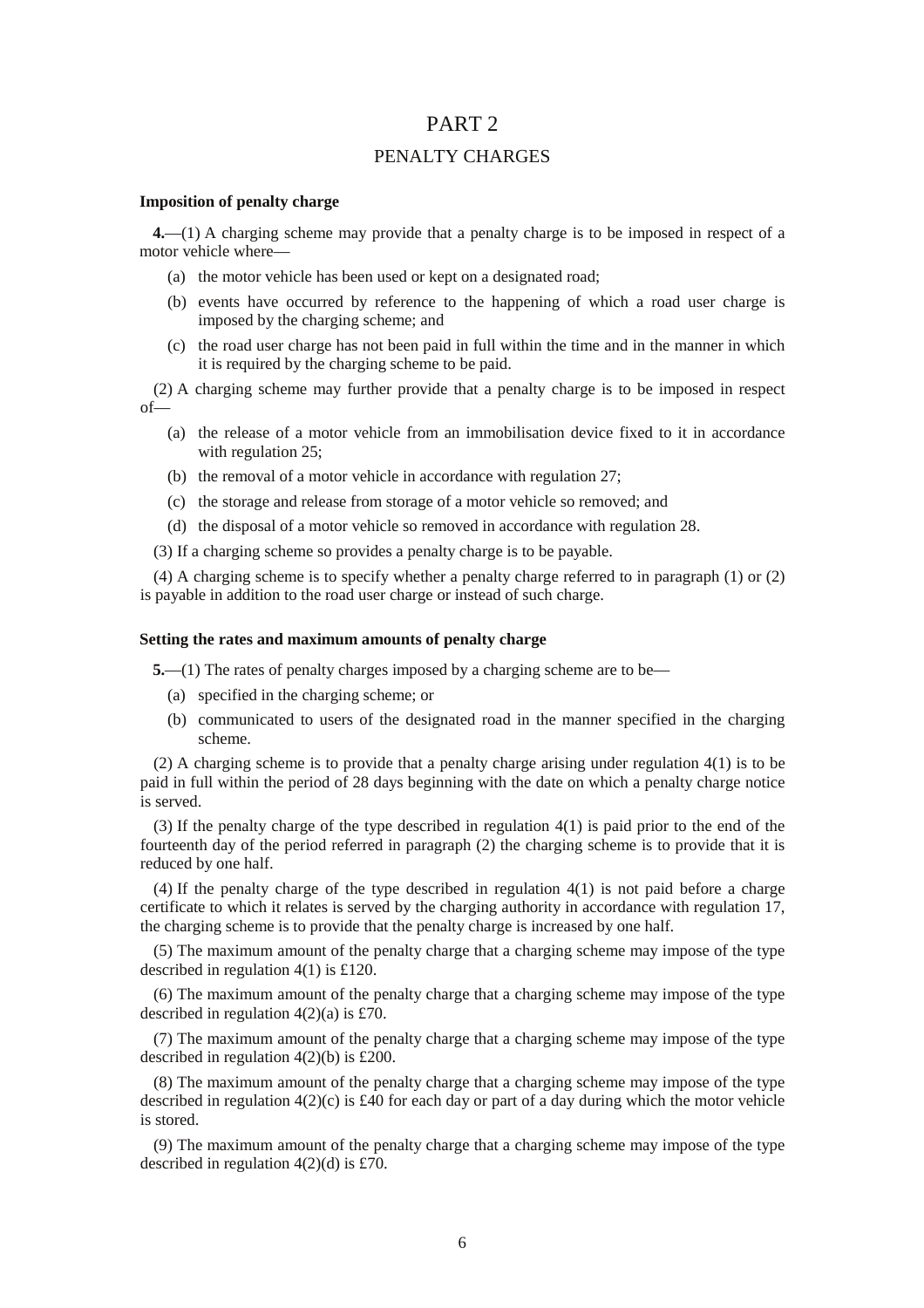#### **Person by whom penalty charge is to be paid**

**6.**—(1) Unless any of the circumstances in paragraphs (2) to (5) apply, road user charges and penalty charges imposed upon a relevant vehicle by a charging scheme are to be paid by the registered keeper of that vehicle.

(2) Where the relevant vehicle is not registered under the Vehicle Excise and Registration Act 1994 road user charges and penalty charges are to be paid by the person by whom the relevant vehicle was used or kept on the designated road at the relevant time.

(3) Where before the relevant time the registered keeper had notified the Secretary of State in writing, in accordance with regulation 22, 23 or 24 of the Road Vehicles (Registration and Licensing) Regulations 2002 ("the 2002 Regulations")(**a**), that there had been a change of ownership of the relevant vehicle so that it was no longer kept by that person, road user charges and penalty charges are to be payable by the person by whom the relevant vehicle was used or kept at the relevant time.

(4) Where at the relevant time the relevant vehicle was used or kept by a person who was a vehicle trader and that vehicle trader was not the registered keeper road user charges and penalty charges are payable by that person.

(5) Where—

- (a) at the relevant time—
	- (i) the registered keeper of the relevant vehicle was a vehicle-hire firm; and
	- (ii) the relevant vehicle was hired to any person under a hiring agreement with the vehicle-hire firm; and
- (b) the charging authority has been given a copy of—
	- (i) a statement signed by or on behalf of the vehicle-hire firm to the effect that at the relevant time the vehicle was hired to a named person under a hiring agreement;
	- (ii) a copy of the hiring agreement (or, at the discretion of the charging authority, a copy of relevant extracts from the hiring agreement); and
	- (iii) a copy of a statement of liability signed by the hirer under the hire-agreement—
		- (aa) containing a statement by the hirer to the effect that the hirer acknowledges liability for any road user charges or penalty charges that may be incurred with respect to the vehicle while it is hired to the hirer; and
		- (bb) including an address given by the hirer (whether a residential, business or other address) as one at which documents may be given to the hirer,

road user charges and penalty charges are to be paid by the person who hired the vehicle under the hiring agreement.

(6) The date on which the registered keeper is to be taken for the purposes of these Regulations to have notified the Secretary of State as mentioned in paragraph (3) is the date on which service on the Secretary of State is to be taken to have been effected in accordance with section 7 of the Interpretation Act 1978(**b**) of—

- (a) in a case where regulation 22 of the 2002 Regulations applies, parts of the registration document in accordance with regulation 22(2)(b);
- (b) in a case where regulation 23 of the 2002 Regulations applies, notification in accordance with regulation 23(2); or
- (c) in a case where regulation 24 of the 2002 Regulations applies, the information and declarations in accordance with regulation 24(5)(a).
- (7) In this regulation—

<sup>(</sup>**a**) S.I. 2002/2742. Relevant amending instruments for regulation 22 are S.I. 2003/3073, 2003/2154, 2004/238, 2004/1773 and 2007/1018. Relevant amendments were made to regulation 23 by S.I. 2003/3073. Relevant amending instruments for regulation 24 are S.I. 2003/3073, 2004/238, 2004/1773, 2007/1018, 2003/2154, 2004/238, 2004/1773 and 2007/1018.

<sup>(</sup>**b**) 1978 c.30.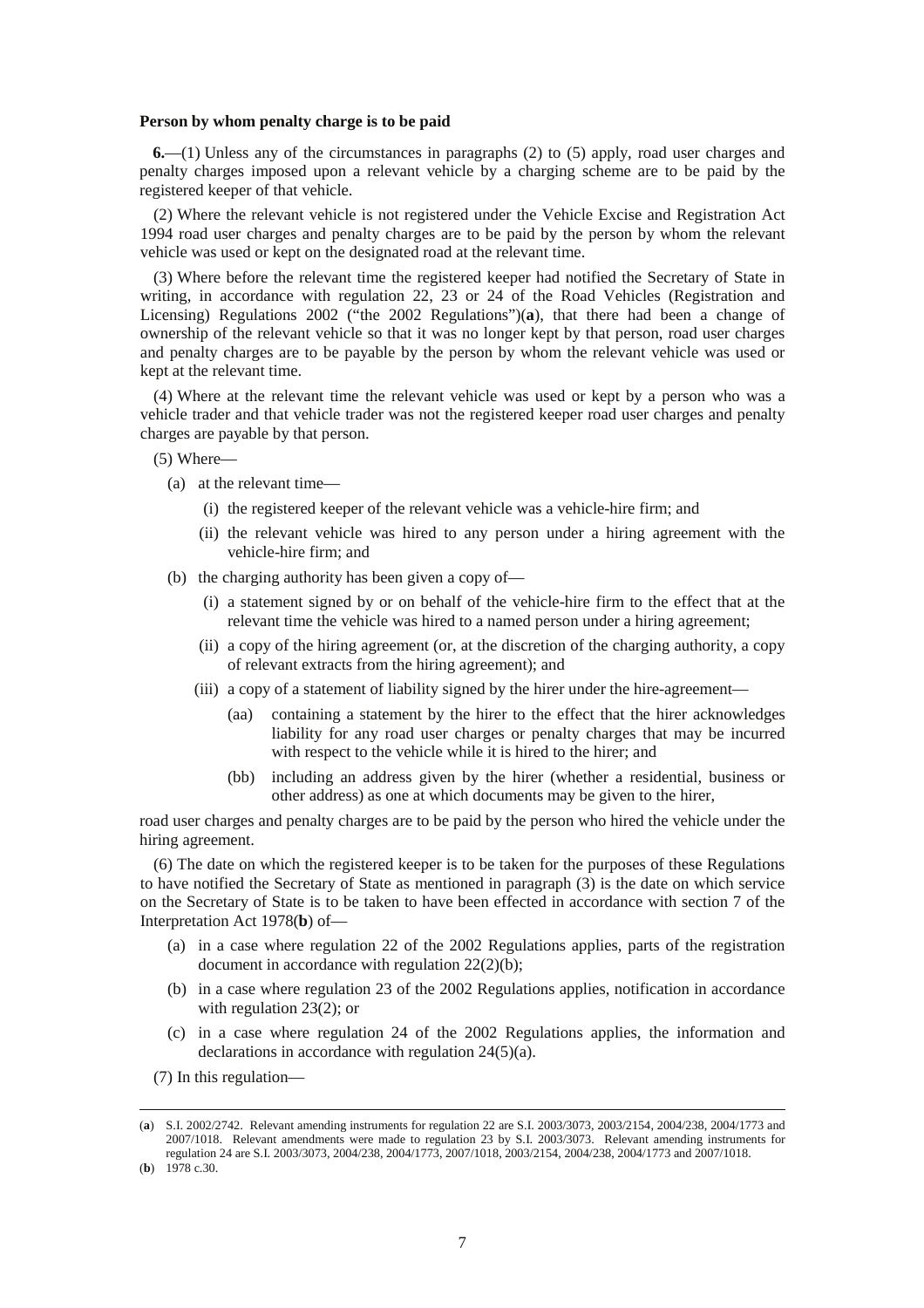- (a) "relevant vehicle" means a motor vehicle in respect of which road user charges or penalty charges are imposed by a charging scheme due to it having been used or kept on a designated road;
- (b) "relevant time" means the time at which a relevant vehicle was used or kept on a designated road so as to incur road user charges under a charging scheme;
- (c) "hiring agreement" and "vehicle-hire firm" have the same meanings as in section 66 of the Road Traffic Offenders Act 1988(**a**); and
- (d) "vehicle trader" has the same meaning as in regulation 20(6) of the 2002 Regulations.

## PART 3

## NOTIFICATION OF, AND REPRESENTATIONS ABOUT, PENALTY CHARGES

### **Penalty charge notice**

**7.**—(1) Where a road user charge with respect to a motor vehicle under a charging scheme has not been paid by the time by which it is required by the charging scheme to be paid and, in those circumstances, the charging scheme provides for the payment of a penalty charge, the charging authority may serve a notice (a "penalty charge notice").

(2) A penalty charge notice must be served on the registered keeper of the motor vehicle unless, in accordance with regulation 6, the penalty charge to which it relates is payable by another person, in which case the penalty charge notice must be served on that other person.

(3) A penalty charge notice must state—

- (a) the date of the notice, which must be the date on which it is posted or sent by electronic transmission;
- (b) the name of the charging authority;
- (c) the registration mark of the motor vehicle to which it relates;
- (d) the date and time at which the charging authority claims that the motor vehicle was used or kept on the designated road in circumstances in which, by virtue of a charging scheme, a road user charge was payable in respect of the motor vehicle;
- (e) the grounds on which the charging authority believes that the penalty charge is payable with respect to the motor vehicle;
- (f) the amount of penalty charge that is payable if the penalty charge is paid in full—
	- (i) within 14 days of the day on which the penalty charge notice is served;
	- (ii) after the expiry of such 14 day period but within 28 days of the day on which the penalty charge notice is served;
	- (iii) after the service of a charge certificate;
- (g) the manner in which the penalty charge must be paid and the address to which payment of the penalty charge must be sent;
- (h) that the recipient of the penalty charge notice is entitled to make representations to the charging authority against the imposition of the penalty charge on any of the grounds specified in regulation 8(3);
- (i) the address (including if appropriate any email address or fax telephone number, as well as the postal address) to which such representations must be sent and the form in which they must be made;
- (j) that the charging authority may disregard any such representations received by it more than 28 days after the penalty charge notice was served; and

<sup>(</sup>**a**) 1988 c.53.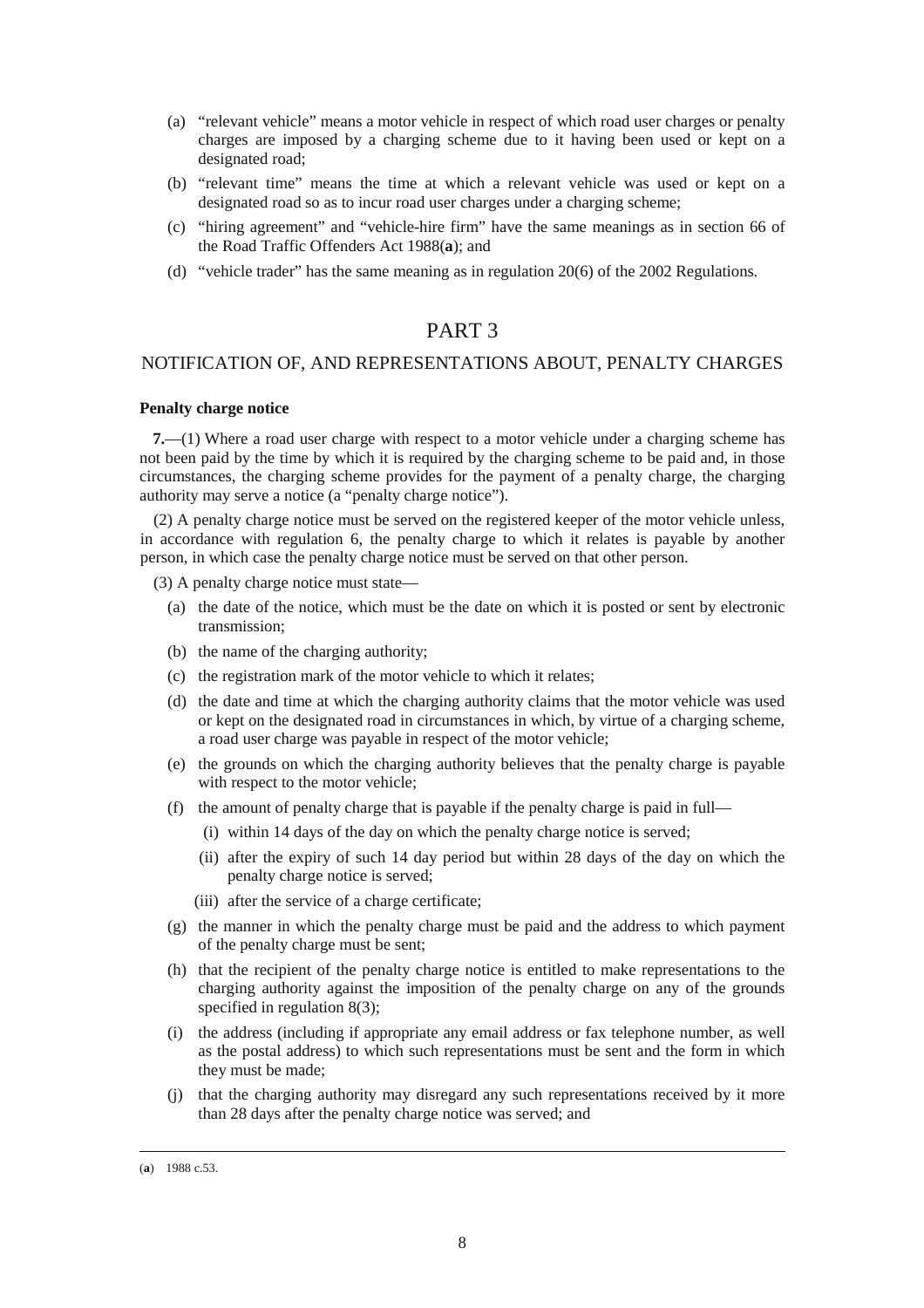(k) in general terms, the form and manner in which an appeal to an adjudicator may be made.

#### **Representations against penalty charge notice**

**8.**—(1) Where it appears to the person on whom the penalty charge notice is served ("the recipient") that—

- (a) one or more grounds mentioned in paragraph (3) apply; or
- (b) whether or not any of those grounds apply there are compelling reasons why, in the particular circumstances of the case, the penalty charge notice should be cancelled,

the recipient may make representations in writing to that effect to the charging authority that served the penalty charge notice on the recipient.

(2) The charging authority may disregard any such representations which it receives after the end of the period of 28 days beginning with the date on which the penalty charge notice was served.

(3) The grounds are that—

- (a) in relation to a motor vehicle that is registered under the Vehicle Excise and Registration Act 1994(**a**) the recipient—
	- (i) never was the registered keeper of the motor vehicle in question;
	- (ii) had ceased to be the registered keeper before the time at which the motor vehicle was used or kept on the designated road and incurred the road user charge under the charging scheme; or
	- (iii) became the registered keeper after that time.
- (b) at the time it incurred the road user charge under the charging scheme the motor vehicle was being used or kept on the designated road by a person who was in control of the motor vehicle without the consent of the recipient;
- (c) the recipient is a vehicle-hire firm (as defined in regulation  $6(7)(c)$ ) and liability for payment of the penalty charge had been transferred to the hirer of the motor vehicle in accordance with regulation  $6(5)$ ;
- (d) the road user charge payable for the use or keeping of the vehicle on the occasion in question was paid at the time and in the manner required by the charging scheme;
- (e) no road user charge or penalty charge is payable under the charging scheme;
- (f) the penalty charge exceeded the amount applicable in the circumstances of the case; or
- (g) there has been a procedural impropriety on the part of the charging authority.

(4) In these Regulations "procedural impropriety" means a failure by the charging authority to observe any requirement imposed on it by the Transport Act 2000(**b**) or by these Regulations in relation to the imposition or recovery of a penalty charge or other sum and includes in particular—

- (a) the taking of any step, whether or not involving the service of any notice or document, otherwise than—
	- (i) in accordance with the conditions subject to which; or
	- (ii) at the time or during the period when,

it is authorised or required by these Regulations to be taken; and

(b) in a case where a charging authority is seeking to recover an unpaid penalty charge, the purported service of a charge certificate under regulation 17(1) of these Regulations before the charging authority is authorised to serve it.

(5) Where the ground mentioned in paragraph  $(3)(a)(ii)$  is relied on in any representations made under this regulation, those representations must include a statement of the name and address of

<sup>(</sup>**a**) 1994 c.22.

<sup>(</sup>**b**) 2000 c.38.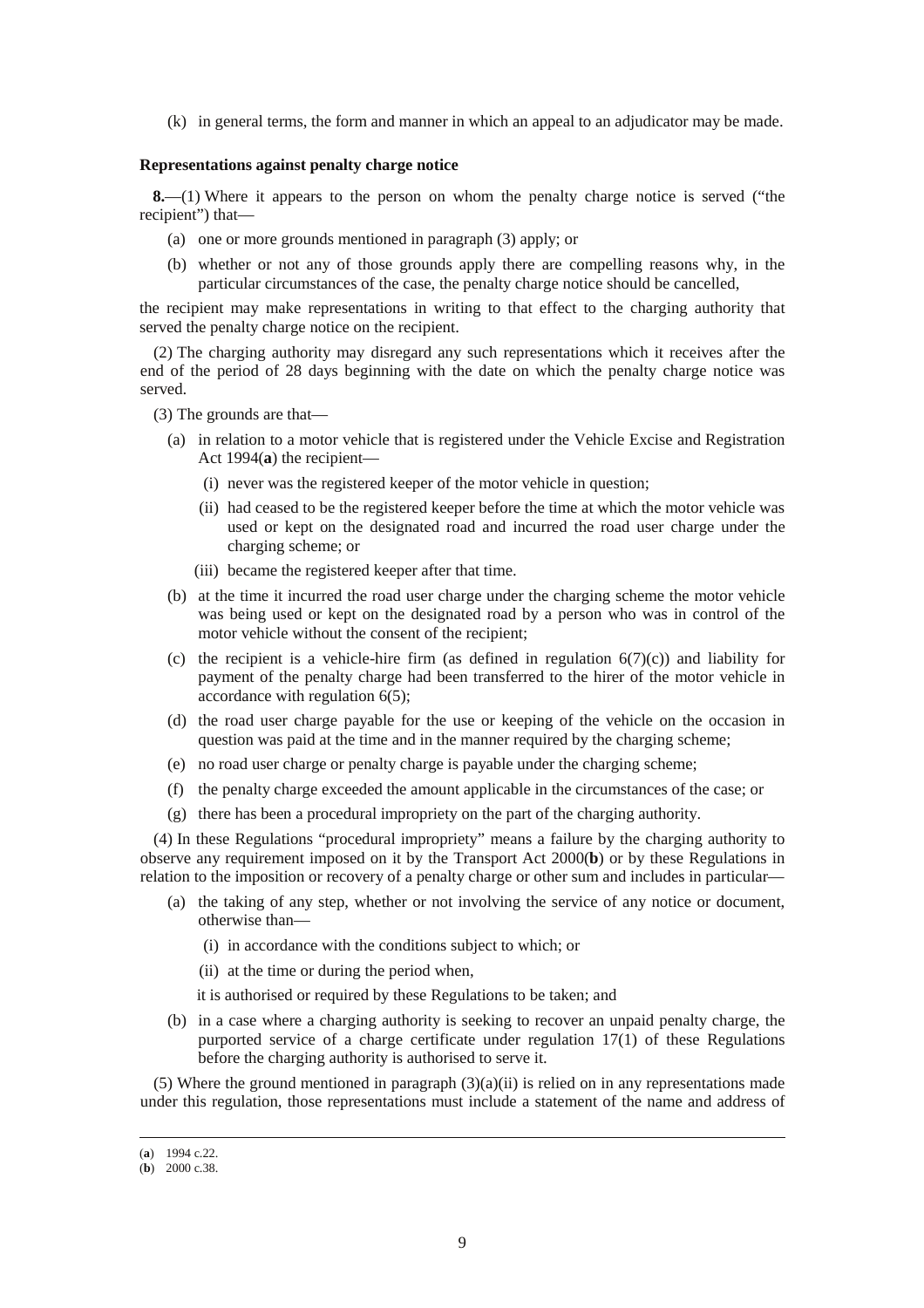the person to whom the motor vehicle was disposed of by the person making the representations (if that information is known).

(6) Where the ground mentioned in paragraph  $(3)(a)(iii)$  is relied on in any representations made under this regulation, those representations must include a statement of the name and address of the person from whom the motor vehicle was acquired by the person making the representations (if that information is known).

(7) Where the ground mentioned in paragraph (3)(b) is relied on in any representations made under this regulation, those representations must include a statement of—

- (a) the crime reference number, police unique reference number, insurance claim reference or other evidence of the motor vehicle having been stolen from that person or taken without that person's authority, and
- (b) the name and address of the person who used or kept the motor vehicle on the designated road without the consent of the recipient (if that information is known).

(8) Where the ground mentioned in paragraph  $(3)(c)$  is relied on in any representations made under this regulation, those representations must include a statement of the name and address of the person to whom the motor vehicle was hired.

(9) It is the duty of a charging authority to whom representations are duly made under this regulation—

- (a) to consider them and any supporting evidence which the person making them provides; and
- (b) within the period of 56 days beginning with the date on which the representations were served on it, to serve on that person notice of its decision as to whether or not it accepts—
	- (i) that one or more of the grounds in paragraph (3) has been established; or
	- (ii) that there are compelling reasons why, in the particular circumstances of the case, the penalty charge notice should be cancelled.

(10) Where a charging authority fails to comply with paragraph (9) within the period of 56 days mentioned there—

- (a) it is deemed to have accepted the representations made under paragraph (1) and to have served notice to that effect under regulation 9(1); and
- (b) it must as soon as reasonably practicable refund any sum paid in respect of the penalty charge notice and (if applicable) the road user charge.

#### **Cancellation of penalty charge notice**

**9.**—(1) Where a charging authority accepts that a ground in regulation 8(3) has been established, or that there are compelling reasons why, in the particular circumstances of the case, the penalty charge notice should be cancelled, it must—

- (a) cancel the penalty charge notice;
- (b) state in the notice served under regulation 8(9)(b) that the penalty charge notice has been cancelled; and
- (c) refund any sum paid in respect of the penalty charge notice.

(2) The cancellation of a penalty charge notice under paragraph (1) is not to be taken to prevent the charging authority from serving a fresh penalty charge notice on the same or another person.

#### **Rejection of representations against penalty charge notice**

**10.**—(1) Where a charging authority does not accept that a ground in regulation 8(3) has been established, nor that there are compelling reasons why the penalty charge notice should be cancelled, the notice served in accordance with regulation 8(9)(b) (a "notice of rejection") must—

(a) state that a charge certificate may be served under regulation 17(1) unless within the period of 28 days beginning with the date of service of the notice of rejection—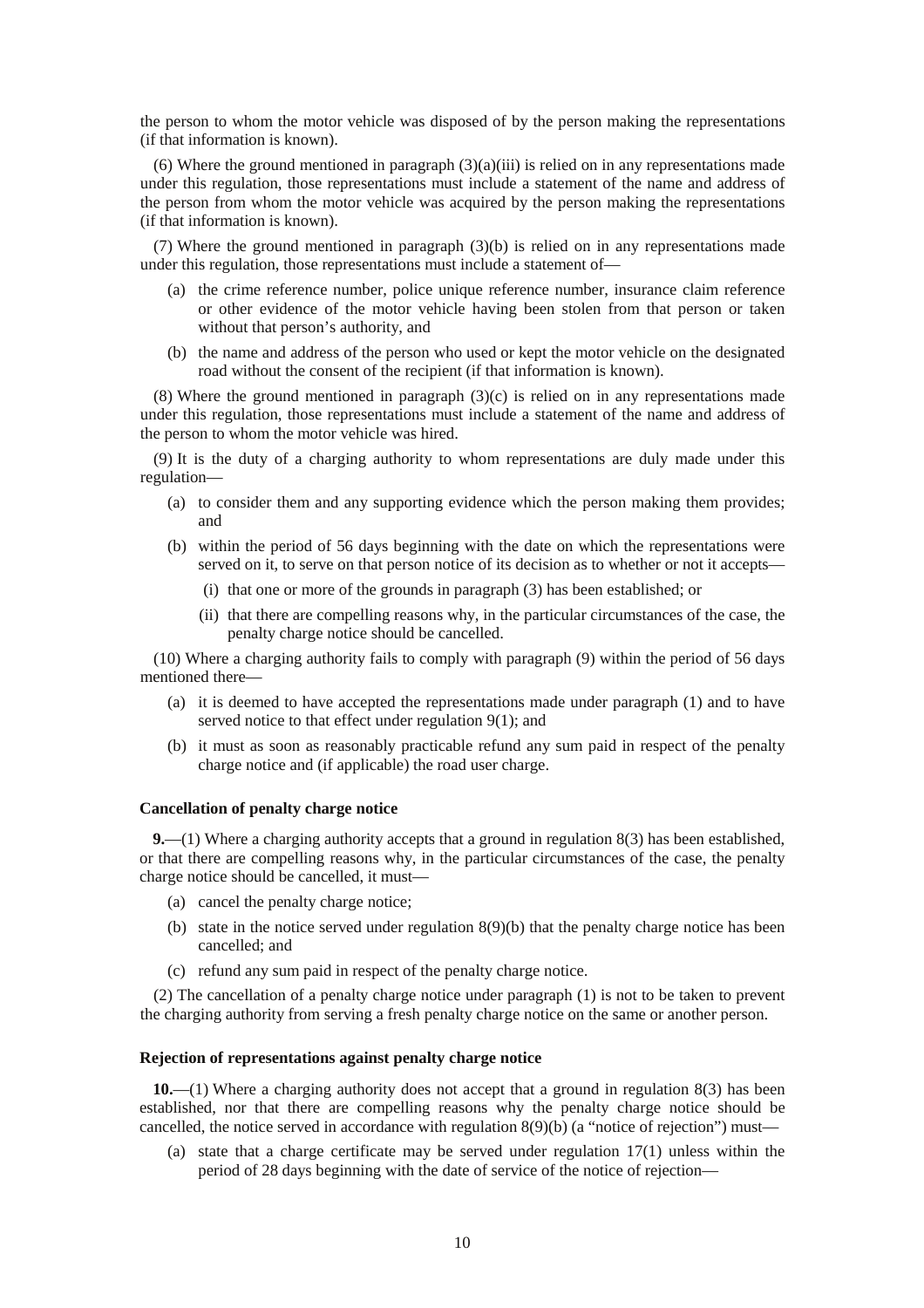- (i) the penalty charge is paid; or
- (ii) the person on whom the notice of rejection is served appeals to an adjudicator against the penalty charge;
- (b) indicate the nature of an adjudicator's power to award costs against any person appealing; and
- (c) describe in general terms the form and manner in which an appeal to an adjudicator must be made.

(2) A notice of rejection may contain such other information as the charging authority considers appropriate.

#### **Appeals to an adjudicator in relation to decisions under regulation 10**

**11.**—(1) Where a charging authority serves a notice of rejection under regulation 10(1) in relation to representations made under regulation 8, the person making those representations may appeal to an adjudicator against the charging authority's decision—

- (a) within the period of 28 days beginning with the date of service of the notice of rejection; or
- (b) within such longer period as an adjudicator may allow.

(2) An adjudicator may allow a longer period for an appeal under paragraph (1)(b) whether or not the period specified in paragraph (1)(a) has expired.

(3) An appeal pursuant to this regulation must be made by delivering a notice of appeal to the proper officer in accordance with paragraph 2 of the Schedule.

(4) An appeal pursuant to this regulation must be determined by an adjudicator in accordance with the procedure set out in the Schedule.

(5) On an appeal under this regulation the adjudicator must consider the representations in question and any additional representations which are made by the appellant together with any representations made to the adjudicator by the charging authority.

(6) If the adjudicator concludes that a ground specified in regulation 8(3) applies, the adjudicator must allow the appeal and the proper officer must notify the appellant and the charging authority of the outcome in accordance with paragraph 11(3) of the Schedule.

(7) Where an appeal is allowed the adjudicator may give such directions to the charging authority as the adjudicator may consider appropriate for the purpose of giving effect to the adjudicator's decision, and such directions may in particular include directions requiring—

- (a) the cancellation of the penalty charge notice; and
- (b) the refund of such sum (if any) as may have been paid to the charging authority in respect of the penalty charge or the road user charge it relates to.

(8) A charging authority to which a direction under paragraph (7) is given must comply with it as soon as reasonably practicable.

(9) If the adjudicator does not allow the appeal but is satisfied that there are compelling reasons why, in the particular circumstances of the case, the penalty charge notice should be cancelled the adjudicator may recommend to the charging authority in writing that it cancels the penalty charge notice.

(10) It is the duty of a charging authority to which a recommendation is made under paragraph (9) to consider afresh the cancellation of the penalty charge notice taking account of any observations made by the adjudicator and, within the period of 35 days beginning with the date on which the recommendation is received, to notify the appellant and the adjudicator as to whether or not it accepts the adjudicator's recommendation.

(11) If the charging authority notifies the appellant and the adjudicator that it does not accept the adjudicator's recommendation under paragraph (9), it must at the same time inform them of the reasons for its decision.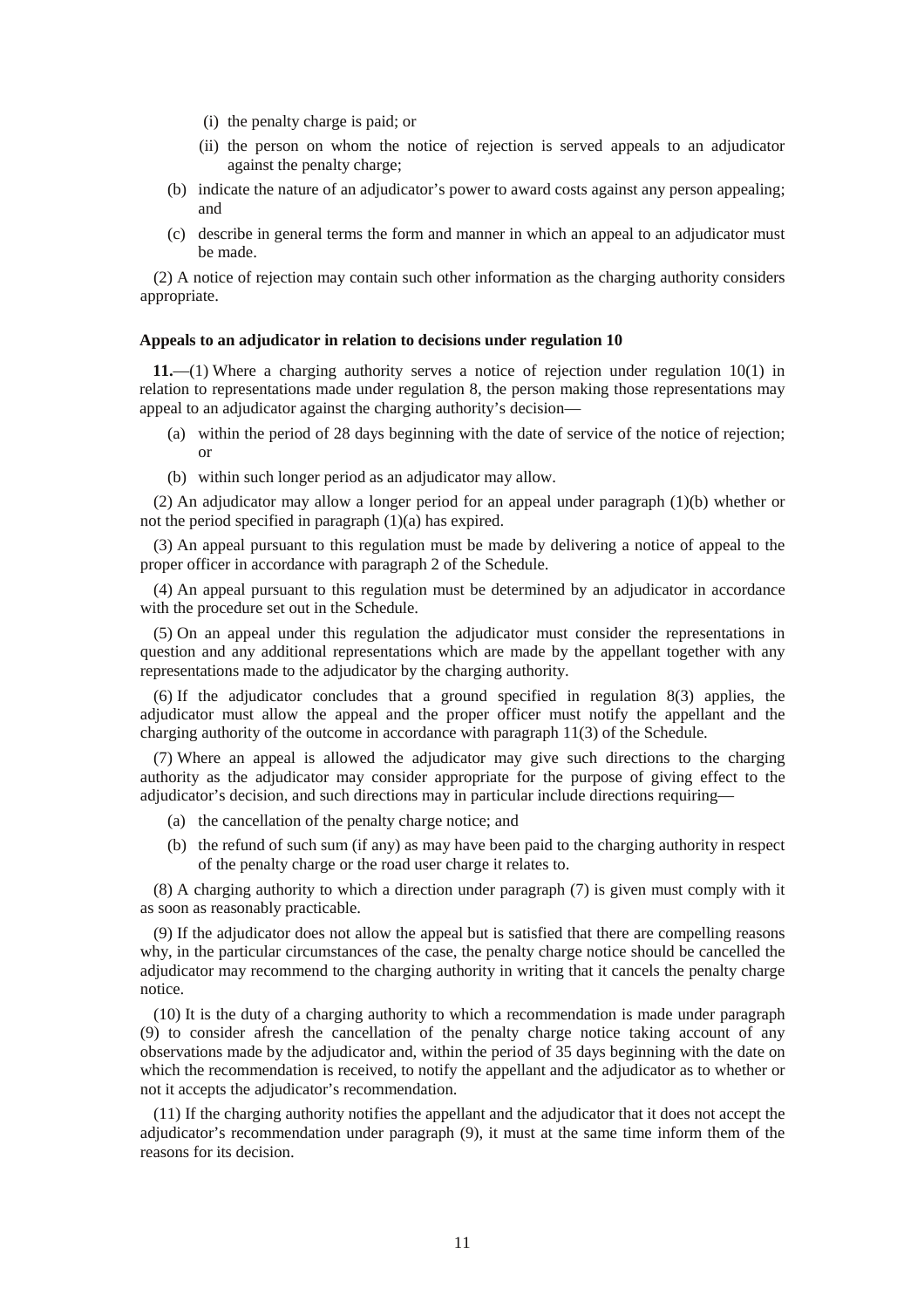(12) No appeal to an adjudicator lies against the decision of the charging authority under paragraph (11).

(13) If the charging authority accepts the adjudicator's recommendation under paragraph (9) it must cancel the penalty charge notice and refund to the appellant any sum paid in respect of the penalty charge and (if applicable) the road user charge it relates to as soon as reasonably practicable.

(14) If the charging authority fails to comply with the requirements of paragraph (10) within the 35 day period mentioned in that paragraph, the authority is to be taken to have accepted the adjudicator's recommendation and must cancel the penalty charge notice and refund to the appellant any sum paid in respect of the penalty charge and (if applicable) the road user charge it relates to as soon as reasonably practicable after the end of that period.

(15) If, on an appeal under this regulation, the adjudicator, after considering the representations made by the appellant or the charging authority, concludes that none of the grounds specified in regulation 8(3) applies, nor that there are compelling reasons why the penalty charge notice should be cancelled, the adjudicator must dismiss the appeal and the proper officer must notify the appellant and the charging authority of the outcome in accordance with paragraph 11(3) of the Schedule.

## PART 4

### ROAD USER CHARGING SCHEME ADJUDICATORS

#### **Appointment of, and provision of facilities for, adjudicators**

**12.**—(1) Adjudicators who—

- (a) were appointed by the joint committee under regulation 17 of the Civil Enforcement of Parking Contraventions (England) General Regulations 2007(**a**) ("the 2007 Regulations"); and
- (b) held office immediately before the coming into force of these Regulations,

are to be treated as having been appointed under this regulation on the same terms as those on which they held office at that time.

(2) The appointment of an adjudicator by the joint committee under regulation 17 of the 2007 Regulations after the coming into force of these Regulations will be effective to appoint that adjudicator as an adjudicator for the purpose of these Regulations (on the same terms as that adjudicator was appointed under regulation 17).

(3) Each adjudicator is to make an annual report to the joint committee on the discharge of their functions under these Regulations.

(4) The joint committee is to make and publish an annual report in writing to the Secretary of State on the discharge by road user charging scheme adjudicators of their functions.

#### **Administrative support and defrayal of expenses**

**13.**—(1) Charging authorities are to arrange with the joint committee for the provision of accommodation, administrative staff and facilities for adjudicators, including the appointment of a member of the administrative staff to fulfil the function of the proper officer for the purpose of these Regulations.

(2) Charging authorities are to meet the expenses of the joint committee incurred under paragraph (1) and in remunerating adjudicators in such proportions as they agree or, in default of agreement, as may be determined by an arbitrator nominated by the Chartered Institute of Arbitrators on the application of any charging authority.

<sup>(</sup>**a**) S.I. 2007/3483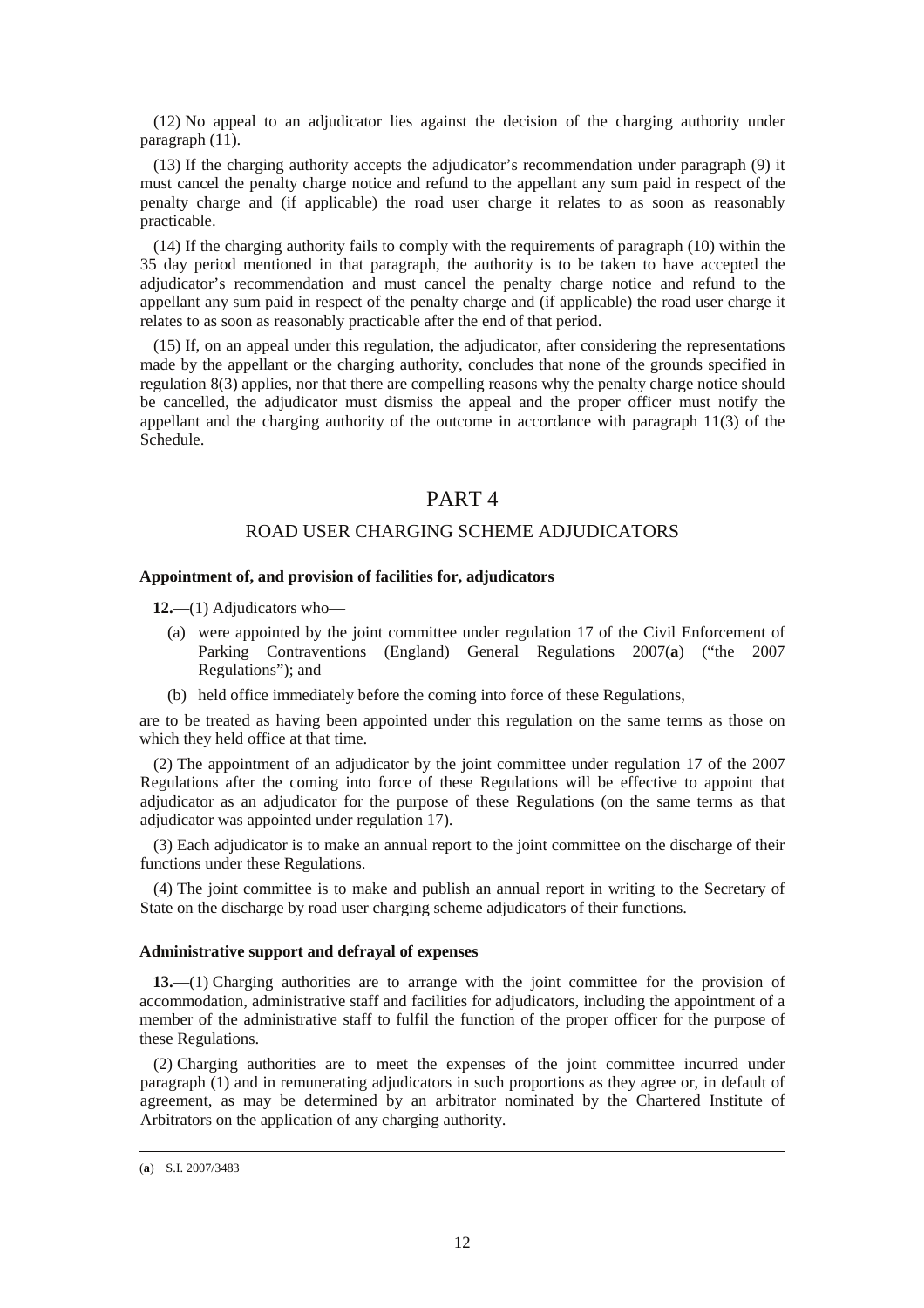#### **Procedure to be followed by adjudicators**

**14.**—(1) The Schedule to these Regulations is to have effect as to the procedure to be followed in adjudication proceedings.

(2) Subject to the provisions of that Schedule, adjudicators may regulate their own procedure.

#### **Evidence produced by a prescribed device**

**15.**—(1) Evidence of a fact relevant to proceedings conducted in accordance with the Schedule may be given by the production of—

- (a) a record produced by a prescribed device; and
- (b) (in the same or another document) a certificate as to the circumstances in which the record was produced, signed by a person authorised to do so by the charging authority who installed the device.

(2) In paragraph (1) "prescribed device" means a camera or other device designed to produce a record of—

- (a) the presence of a particular motor vehicle which is being used or kept on a designated road; and
- (b) the date and time at which the motor vehicle is present,

and includes any equipment used in conjunction with the camera or other device for the purpose of producing such a record.

(3) A document purporting to be a record or a certificate of the kind described in paragraph (1) is to be deemed to be such a record unless the contrary is proved.

### **Recovery of amounts payable under an adjudication**

**16.** Any amount which is payable under an adjudication of an adjudicator is, if a county court so orders, to be recoverable by the person to whom the amount is payable as if it were payable under a county court order.

## PART 5

### ENFORCEMENT OF PENALTY CHARGES

#### **Charge certificates**

**17.**—(1) Where a penalty charge notice is served on a person and the penalty charge to which it relates is not paid before the end of the relevant period, the charging authority serving the penalty charge notice may serve on that person a statement (a "charge certificate") to the effect that the penalty charge in question is increased to the sum specified in the charging scheme under which it was incurred.

(2) A charging authority which has served a charge certificate on any person may cancel the charge certificate and serve or cancel such further charge certificates as it thinks fit.

(3) The "relevant period" in paragraph (1) means the period of 28 days beginning—

- (a) where no representations are made under regulation 8, with the date on which the penalty charge notice is served;
- (b) where—
	- (i) such representations are made;
	- (ii) a notice of rejection is served under regulation 10(1) by the charging authority concerned; and
	- (iii) no appeal against the notice of rejection is made,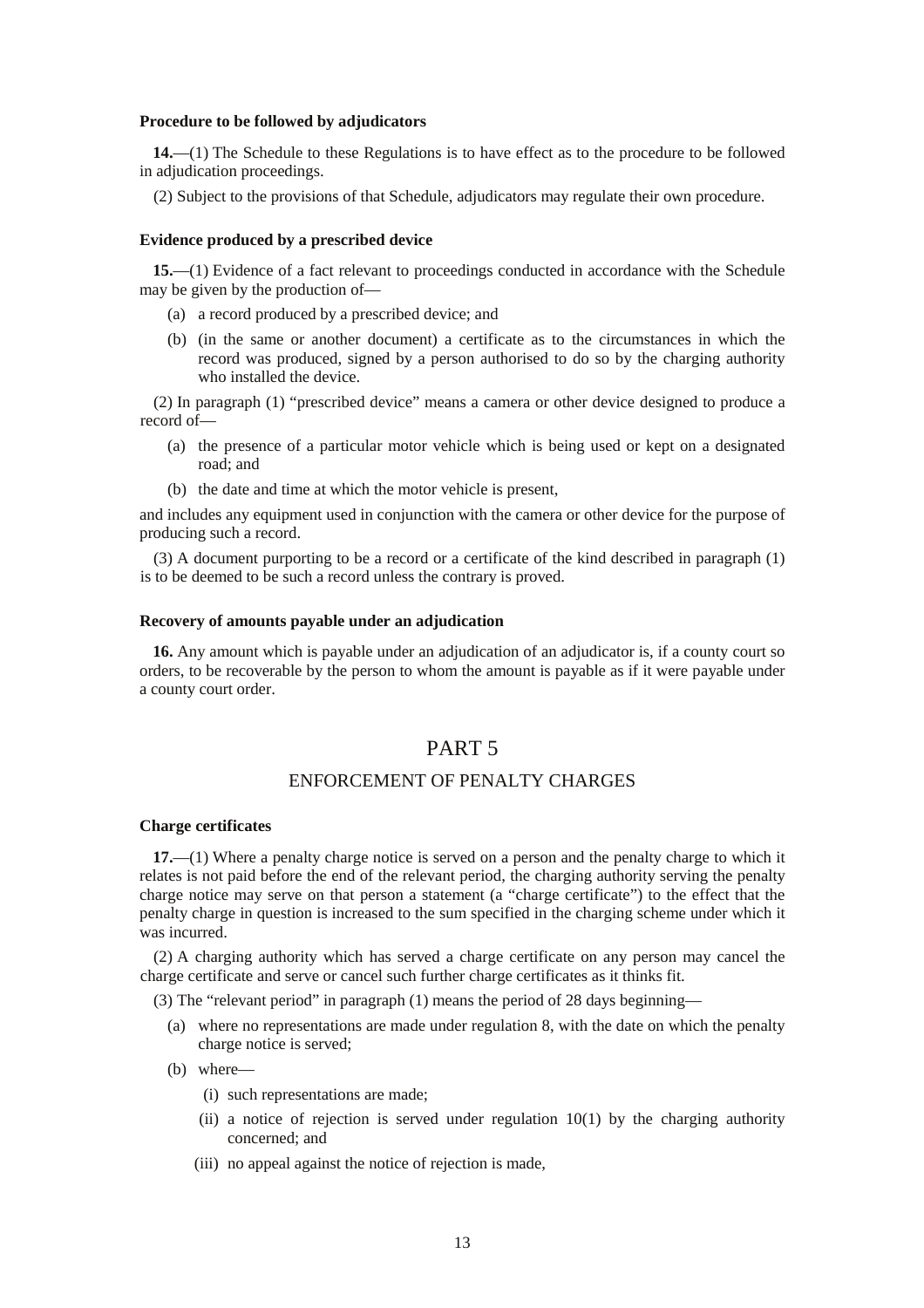with the date on which the notice of rejection is served; or

(c) where there has been an unsuccessful appeal to an adjudicator against a notice of rejection, with the date on which notice of the adjudicator's decision is served on the appellant.

(4) Where an appeal against a notice of rejection is made but is withdrawn before the adjudicator gives notice of the adjudicator's decision, the "relevant period" in paragraph (1) in relation to a penalty charge notice is the period of 14 days beginning with the date on which the appeal is withdrawn.

#### **Enforcement of charge certificates**

**18.** Where a charge certificate has been served on any person and the increased penalty charge provided for in the charge certificate (and, if applicable, the road user charge payable under the charging scheme) is not paid within the period of 14 days beginning with the date on which the charge certificate is served, the charging authority concerned may, if a county court so orders, recover the increased penalty charge (and, if applicable, the road user charge payable under the charging scheme) as if it (or they) were payable under a county court order.

#### **Invalid notices**

**19.**—(1) This regulation applies where—

- (a) a county court makes an order under regulation 18;
- (b) the person against whom it is made makes a witness statement complying with paragraph (2); and
- (c) that witness statement is, within the period of 21 days beginning with the date on which notice of the county court's order is served on the maker of the witness statement, served on the county court which made the order.

(2) The witness statement must state that the person making it—

- (a) did not receive the penalty charge notice in question;
- (b) made representations to the charging authority under regulation 8 but did not receive a notice of rejection from that charging authority;
- (c) appealed to an adjudicator under regulation 11 against the rejection by that charging authority of representations made by that person under regulation 8 but—
	- (i) had no response to the appeal; or
	- (ii) the appeal had not been determined by the time that the charge certificate had been served; or
	- (iii) the appeal was determined in that person's favour; or
- (d) has paid the penalty charge to which the charge certificate relates.

(3) Where it appears to the court, on the application of a person on whom a charge certificate has been served, that it would be unreasonable in the circumstances of that person's case to insist on the witness statement being served within the period mentioned in paragraph  $(1)(c)$ , the court may allow such longer period for service of the witness statement as it considers appropriate.

(4) Where a witness statement is served under paragraph (1)(c), or within such longer period as may be allowed under paragraph (3)—

- (a) the order of the court is to be treated as revoked;
- (b) the charge certificate is to be treated as cancelled;
- (c) in the case of a witness statement containing such a statement as is mentioned in paragraph (2)(a), the penalty charge notice to which the charge certificate relates is to be treated as cancelled; and
- (d) the court must serve written notice of the effect of service of the witness statement on the person making it and on the charging authority concerned.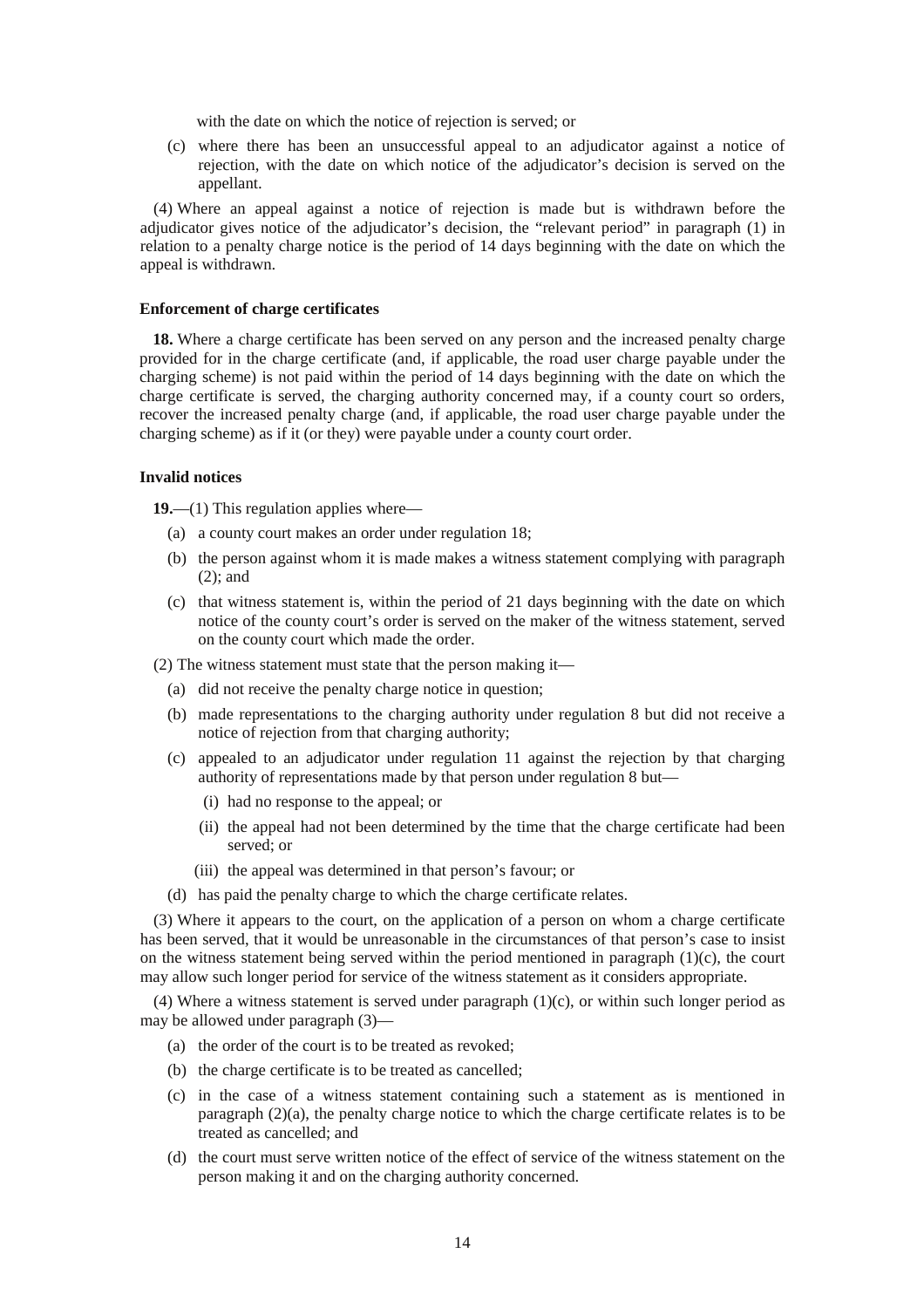(5) Serving a witness statement containing such a statement as is mentioned in paragraph (2)(a) is not to be taken as preventing the charging authority from serving a fresh penalty charge notice on the person making the witness statement or any other person.

(6) Where a witness statement contains such a statement as is mentioned in paragraph (2)(b) or  $(c)(i)$  or (ii), the charging authority may refer the case to an adjudicator, who may give such directions as the adjudicator considers appropriate, and the provisions of Part 4 of the Schedule are to apply.

#### **Enforcement by execution**

**20.**—(1) Subject to paragraph (2)—

- (a) a sum to be paid by a person (other than a charging authority) under an adjudication of an adjudicator which is recoverable in accordance with regulation 16 as if it were payable under a county court order; or
- (b) an unpaid penalty charge (and, if applicable, the road user charge payable under the charging scheme) which is recoverable in accordance with regulation 18 as if it were payable under a county court order,

are to be treated for purposes of enforcement by execution as if they were specified debts in regulation 2 of the Enforcement of Road Traffic Debts Order 1993 ("the 1993 Order")(**a**).

(2) For the purposes of the enforcement of the payment of a sum referred to in paragraph  $(1)(a)$ or the enforcement of an unpaid penalty charge (and, if applicable an unpaid road user charge payable under a charging scheme) referred to in paragraph 1(b)—

- (a) any reference in the 1993 Order to "the authority" is to be read as a reference to a charging authority; and
- (b) the reference in articles 3(1) and (2) of the 1993 Order to "the time for serving a statutory declaration" is to be read as a reference to "the time for serving a witness statement" and is—
	- (i) the period of 21 days allowed by regulation  $19(1)(c)$ ; or
	- (ii) where a longer period has been allowed pursuant to regulation 19(3), that period.

## PART 6

## POWERS IN RESPECT OF MOTOR VEHICLES

#### **Authorised persons**

**21.**—(1) In these Regulations a reference to an authorised person is to a person authorised by a charging authority for the purpose of Part 6.

(2) An authorised person may be a charging authority, an employee of a charging authority, a constable or any other person authorised in writing by a charging authority to act as an authorised person.

(3) An authorised person who is about to exercise, is in the course of exercising or has exercised, any power conferred under these Regulations must, if so requested, produce that person's authority.

### **Power to examine motor vehicles**

**22.**—(1) A charging scheme may confer powers on an authorised person to examine a motor vehicle whilst on a road for the purpose of ascertaining—

<sup>(</sup>**a**) S.I. 1993/2073, amended by SI 2001/1386.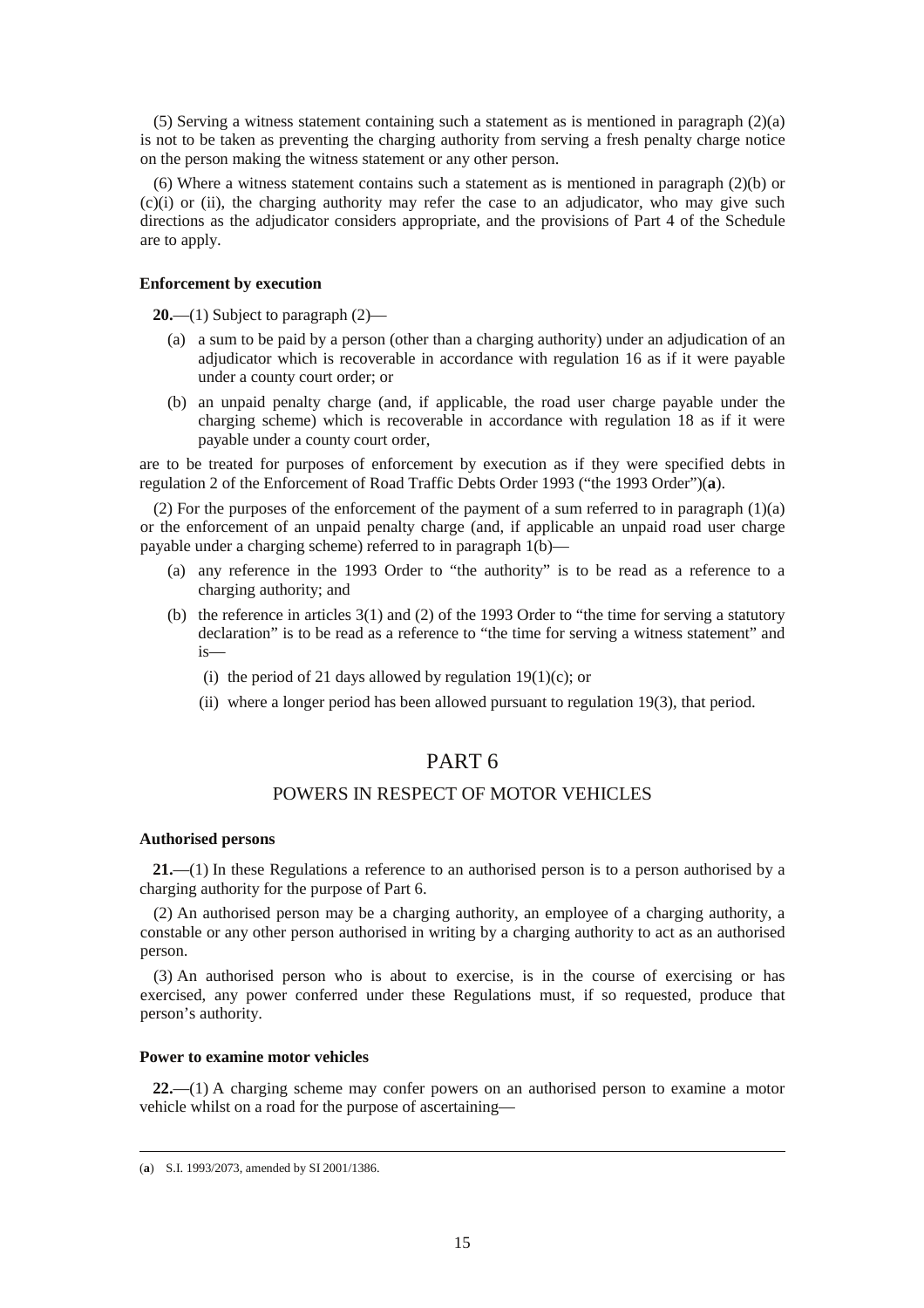- (a) whether any document required by a charging scheme to be displayed while the motor vehicle is on a designated road is so displayed;
- (b) whether any equipment required by a charging scheme to be carried in or fitted to the motor vehicle while it is on such a road—
	- (i) is so carried or fitted;
	- (ii) is in proper working order;
	- (iii) has been interfered with, or its functioning has been interfered with, with intent to avoid payment of, or to avoid any person being identified as having failed to pay, a road user charge imposed by the charging scheme; or
- (c) whether any conditions relating to the use of any such equipment are satisfied.

#### **Power to enter motor vehicles**

**23.**—(1) A charging scheme may confer powers on an authorised person to enter a motor vehicle whilst on a road where the authorised person has reasonable grounds for suspecting that—

- (a) any equipment required by a charging scheme to be carried in or fitted to the motor vehicle while it is on a road designated by the charging scheme and in respect of which road user charges have been imposed has been interfered with, or its functioning has been interfered with, by a person who intends to avoid payment of, or to be identified as having failed to pay, a road user charge imposed by the charging scheme; or
- (b) there is in the motor vehicle a false document which has been made or used by a person who intends to avoid payment of, or be identified as having failed to pay, such a road user charge.

(2) The power conferred by paragraph (1) must not be exercised by an authorised person who is not a constable except in the presence of a constable.

#### **Power of seizure**

**24.**—(1) A charging scheme may confer powers on an authorised person to seize anything (if necessary by detaching it from a motor vehicle) and detain it as evidence of the commission of an offence under section 173(5) or (6) of the Transport Act 2000(**a**) (acts done with intent to avoid a road user charge).

(2) The power conferred by paragraph (1) must not be exercised by an authorised person who is not a constable except in the presence of a constable.

#### **Power to immobilise motor vehicles**

**25.**—(1) Provided—

-

- (a) none of the circumstances in paragraph (2) apply; and
- (b) the conditions in paragraph (3) apply;

a charging scheme may provide for an authorised person to immobilise a motor vehicle in accordance with paragraphs (4) and (5).

(2) The circumstances are that—

- (a) a current disabled person's badge or a current recognised badge is displayed on the motor vehicle;
- (b) the motor vehicle appears to the authorised person to have been abandoned;
- (c) the motor vehicle is a public service vehicle being used for the carriage of passengers;
- (d) the motor vehicle is being used for the purpose of the removal of any obstruction to traffic, the maintenance, improvement or reconstruction of a public road, or the laying,

<sup>(</sup>**a**) 2000 c.38. Section 173(5)(a) was amended by the Local Transport Act 2008 (c.26) section 115(1).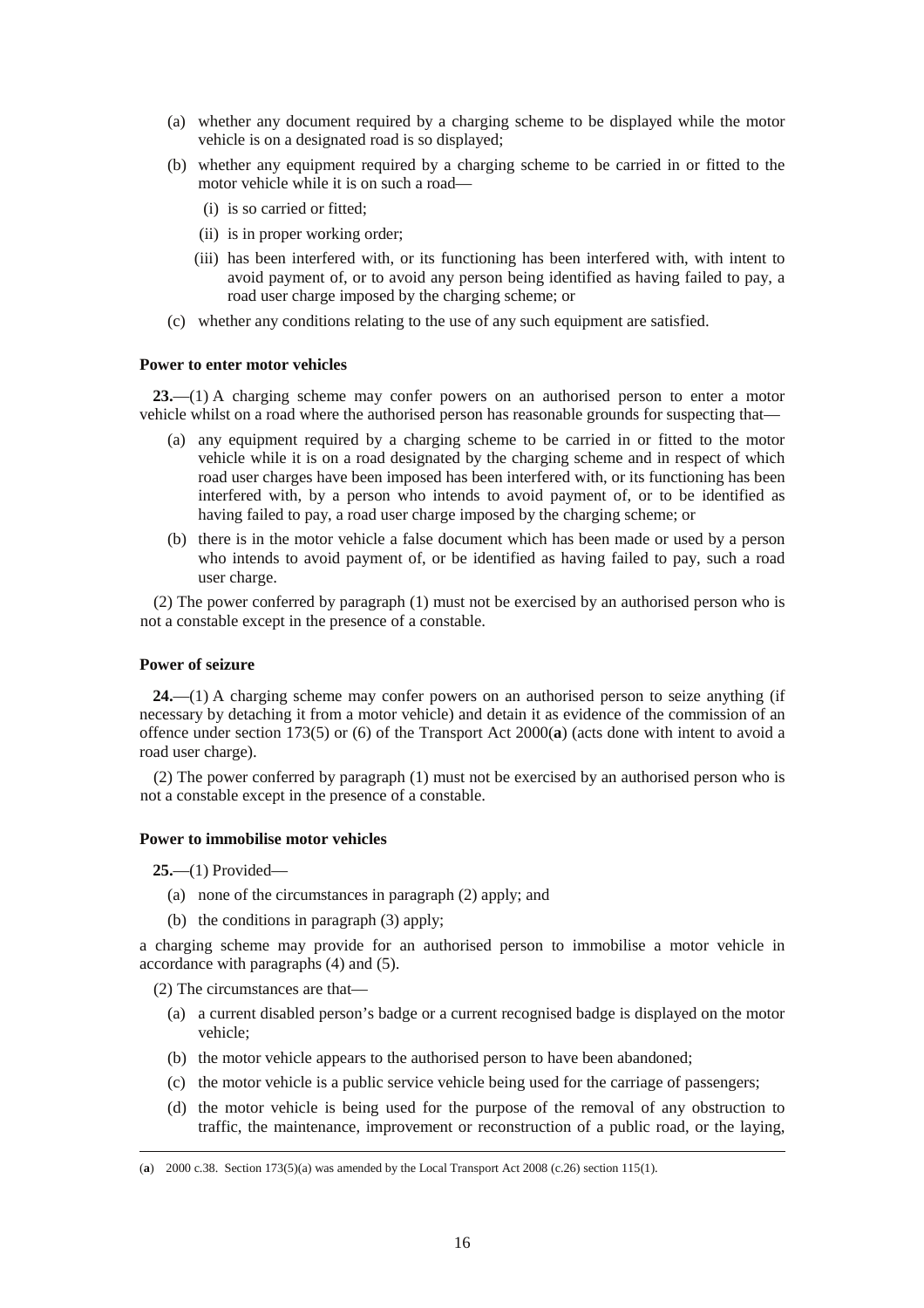erection, alteration, repair or cleaning in or near a road of any traffic sign or sewer or of any main, pipe or apparatus for the supply of gas, water or electricity, or of any telegraph or telephone wires, cables, posts or supports; or

- (e) the motor vehicle is being used by a universal service provider (within the meaning of the Postal Services Act 2000)(**a**) in relation to the provision of a universal postal service (within the meaning of that Act) and each side of the vehicle is clearly marked with the name of the universal service provider concerned.
- (3) The conditions are that—
	- (a) the charging authority has imposed at least three penalty charges of the type described in regulation 4(1) in respect of the motor vehicle which have not been paid;
	- (b) the charging authority has been unable to serve a penalty charge notice in respect of the unpaid penalty charges because the motor vehicle—
		- (i) was not registered under the Vehicle Excise and Registration Act 1994(**b**); or
		- (ii) was so registered but without inclusion in the registered particulars of the correct name or address of the keeper of the motor vehicle;
	- (c) a period of 14 days, beginning with the date on which the third unpaid penalty charge was imposed, has elapsed; and
	- (d) the motor vehicle is stationary on a road.
- (4) An authorised person, or a person acting under the direction of the authorised person may—
	- (a) fix an immobilisation device to the motor vehicle whilst on a road while it remains in the place where it is found; or
	- (b) move it, or require or arrange for it to be moved, to another place on that road or another road and fit an immobilisation device to the motor vehicle in that other place.

(5) When an immobilisation device is fixed to a motor vehicle in accordance with this regulation, the person fitting the device is also to fix to the motor vehicle an immobilisation notice—

- (a) indicating that the device has been fixed to the motor vehicle and warning that no attempt should be made to drive it or otherwise put it in motion until it has been released from the device;
- (b) stating the reason why the device has been fixed to the motor vehicle;
- (c) stating that the motor vehicle may only be released from the device by or under the direction of an authorised person;
- (d) stating that the notice or the device must not be removed or interfered with except by or on the authority of an authorised person; and
- (e) specifying the steps to be taken to secure the motor vehicle's release including—
	- (i) giving contact information (including a telephone number) which may be used in order to request that the motor vehicle be released from the immobilisation device;
	- (ii) the amount of—
		- (aa) the penalty charges of the type described in regulation  $4(1)$ ;
		- (bb) if applicable, the road user charges payable under the charging scheme; and
		- (cc) such penalty charge as is imposed by the charging scheme for the release of the motor vehicle,

that are to be paid before the release of the motor vehicle; and

(iii) the person to whom, and the means by which the charges described in sub-paragraph (ii) are to be paid.

<sup>(</sup>**a**) 2000 c.26.

<sup>(</sup>**b**) 1994 c22.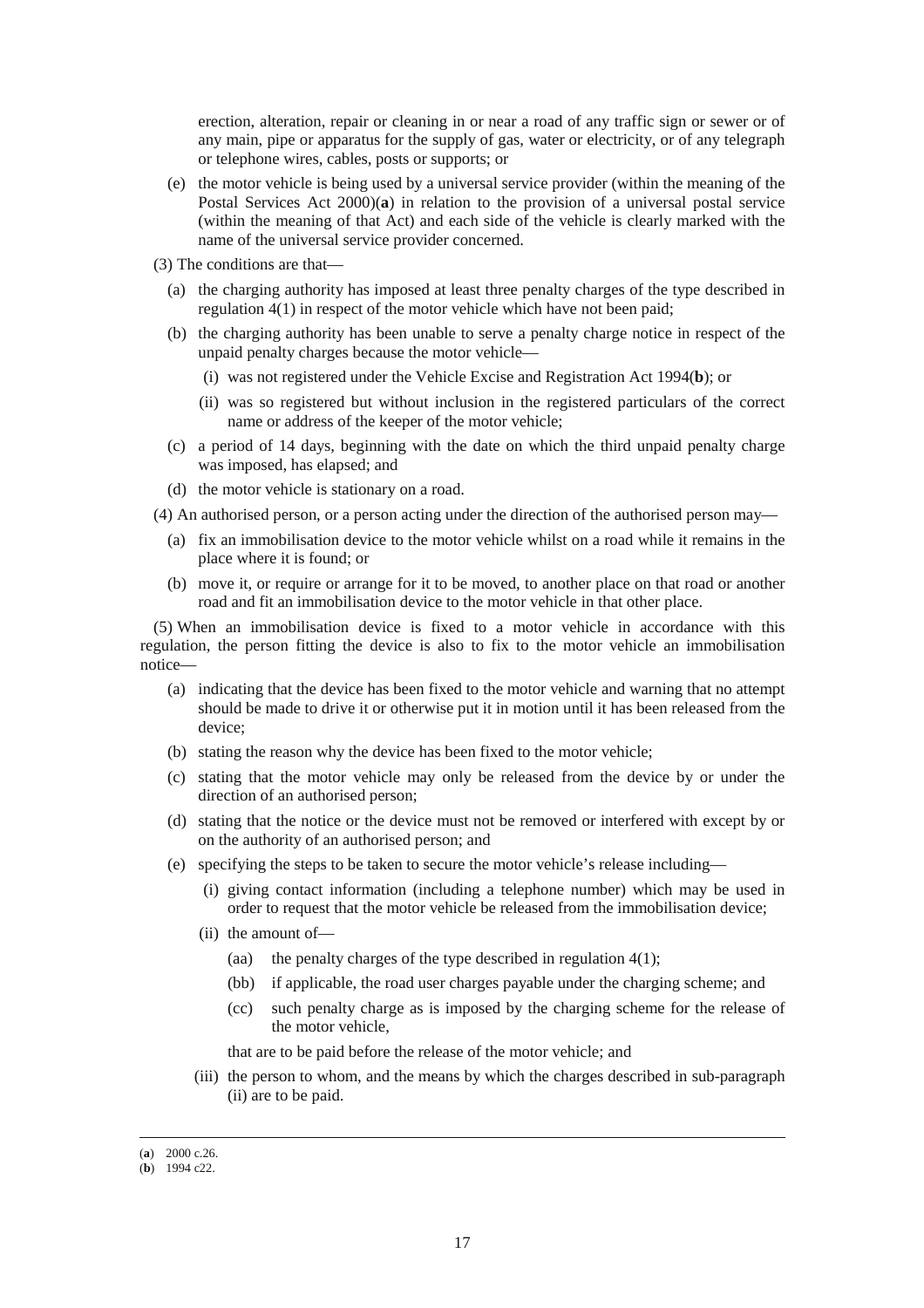(6) In this regulation—

- (a) "disabled person's badge" is a badge issued by local authorities for motor vehicles driven by or used for the carriage of disabled persons pursuant to section 21 of the Chronically Sick and Disabled Persons Act 1970(**a**);
- (b) "recognised badge" has the same meaning as in section  $21A(1)$  of the Chronically Sick and Disabled Persons Act 1970(**b**); and
- (c) "third unpaid penalty charge" means the third unpaid penalty charge in sequence beginning with the earliest in time.

### **Release of immobilised motor vehicles**

**26.**—(1) A motor vehicle to which an immobilisation device has been fitted in accordance with regulation 25 may only be released from that device by or under the direction of an authorised person.

(2) Subject to paragraph (1), such a motor vehicle must be released from the immobilisation device on payment in any manner specified in the immobilisation notice fixed to the motor vehicle under regulation 25(5) of the charges mentioned in regulation  $25(5)(e)(ii)$ .

(3) The person who takes control of a motor vehicle following its release pursuant to paragraph (2) must be given a notice by the authorised person releasing it in accordance with regulation 32(2).

#### **Power to remove motor vehicles**

-

**27.**—(1) A charging scheme may provide for an authorised person, where—

- (a) an immobilisation device has been fixed to a motor vehicle in accordance with regulation 25 and any of the charges described in regulation 25(5)(e)(ii) remain unpaid; or
- (b) irrespective of whether the motor vehicle has been immobilised—
	- (i) none of the circumstances in regulation 25(2) apply; and
	- (ii) the conditions in regulation 25(3) apply,

to remove a motor vehicle and deliver it to a custodian for storage.

(2) A motor vehicle removed by virtue of paragraph (1) may be driven, towed or removed by an authorised person by such means as are reasonable in the circumstances and any necessary steps may be taken in relation to the motor vehicle in order to facilitate its removal.

(3) The contents of a motor vehicle removed by virtue of this regulation may be removed by an authorised person, or a person acting under the authorised person's direction, from the motor vehicle where-

- (a) it is reasonable to do so to facilitate removal of the motor vehicle;
- (b) there is good reason for storing them at a different place from the motor vehicle; or
- (c) their condition requires them to be disposed of without delay.

<sup>(</sup>a) 1970 c.44; section 21 was amended by the Disabled Persons' Parking Badges Act 2013 (c.4) sections 1(1) to (5), 2(1) to (4), 4(1) to (4), 5(1) and (2) and 6, the Local Government Act 1972 (c.70) section 272(1) and Schedule 30, the Transport Act 1982 (c.49) section 68, the Road Traffic Regulation Act 1984 (c.27) section 146 and Schedule 13, the Local Government Act 1985 (c.51) section 8 and Schedule 5 paragraph 1, the Road Traffic Act 1991 (c.40) sections 35(2) to (5) and 83 and Schedule 8, the Traffic Management Act 2004 (c.18) section 94(1) to (4), the Disability Discrimination Act 2005 (c.13) section 19(1), Schedule 1 Part 2 paragraph 41 and the Tribunals, Courts and Enforcement Act 2007 (c.15) section 48(1) and Schedule 8 paragraph 2.

<sup>(</sup>**b**) Section 21A inserted by the Disability Discrimination Act 2005 (c.13) section 9.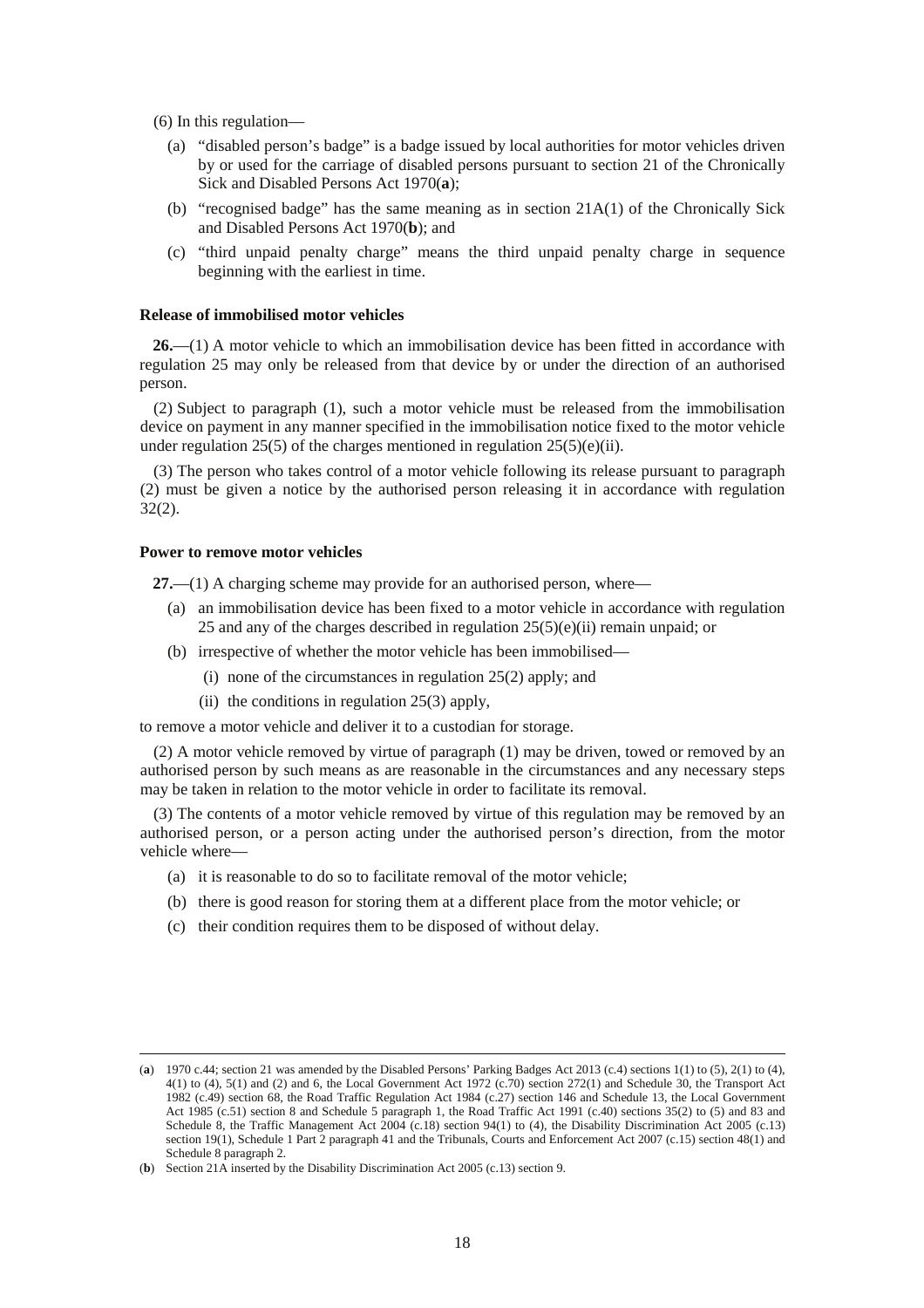#### **Disposal of removed motor vehicles and contents**

**28.**—(1) Subject to the provisions of this regulation, the custodian to whom a motor vehicle is delivered in accordance with regulation 27(1) may store it and dispose of it or its contents by selling them or dealing with them as scrap, as the custodian thinks fit.

(2) Where the keeper of a motor vehicle has been identified and has disclaimed all rights of ownership of the motor vehicle or its contents, they may be disposed of by the custodian pursuant to this regulation at any time.

(3) In a case not falling within paragraph (2), a motor vehicle or its contents must not be disposed of pursuant to this regulation—

- (a) within the period of 28 days beginning with the date on which the motor vehicle was removed in accordance with regulation 27(1); and
- (b) until the custodian has made such inquiries as appear to the custodian to be practicable to ascertain the identity of the keeper of the motor vehicle and either—
	- (i) the custodian has failed to ascertain the name and address of the keeper; or
	- (ii) the keeper has failed to comply with a notice complying with paragraph (4).

(4) A notice under paragraph (3)(b)(ii) is a notice addressed to the keeper of the motor vehicle in question which—

- (a) states—
	- (i) the registration mark and make of the motor vehicle;
	- (ii) the place from which the motor vehicle was removed;
	- (iii) the place to which the motor vehicle has been removed;
	- (iv) the amount of—
		- (aa) the unpaid penalty charges of the type described in regulation  $4(1)$ ;
		- (bb) if applicable, the unpaid road user charges payable under the charging scheme;
		- (cc) such penalty charges as are imposed by the charging scheme in respect of removal, storage and release from storage and (if the motor vehicle is disposed of) disposal,

that are payable in respect of the motor vehicle;

- (v) the steps to be taken to obtain possession of the motor vehicle in accordance with regulation 30;
- (vi) that unless the motor vehicle is removed by the keeper or a person authorised in writing by the keeper on or before the date specified under paragraph (b), the custodian intends to dispose of it; and
- (b) requires the keeper of the motor vehicle, or a person authorised by the keeper in writing, to remove the motor vehicle from the custody of the custodian within 28 days of the date on which the notice was served.

(5) The custodian is entitled to treat the keeper of the motor vehicle, or a person authorised by the keeper in writing, as the person entitled to its contents unless and to the extent that some other person satisfies the custodian of their claim to all or part of them.

(6) Where there is more than one claim to the motor vehicle or its contents, the custodian must determine which person is entitled to the motor vehicle or its contents on the basis of the evidence provided.

### **Recovery of penalty charges and road user charges in relation to removed motor vehicles**

**29.**—(1) Where a motor vehicle has been removed and delivered into the custody of a custodian under regulation  $27(1)$  the charging authority or the custodian may (whether or not any claim is made under regulation 30 or 31) recover from the person who was the keeper of the motor vehicle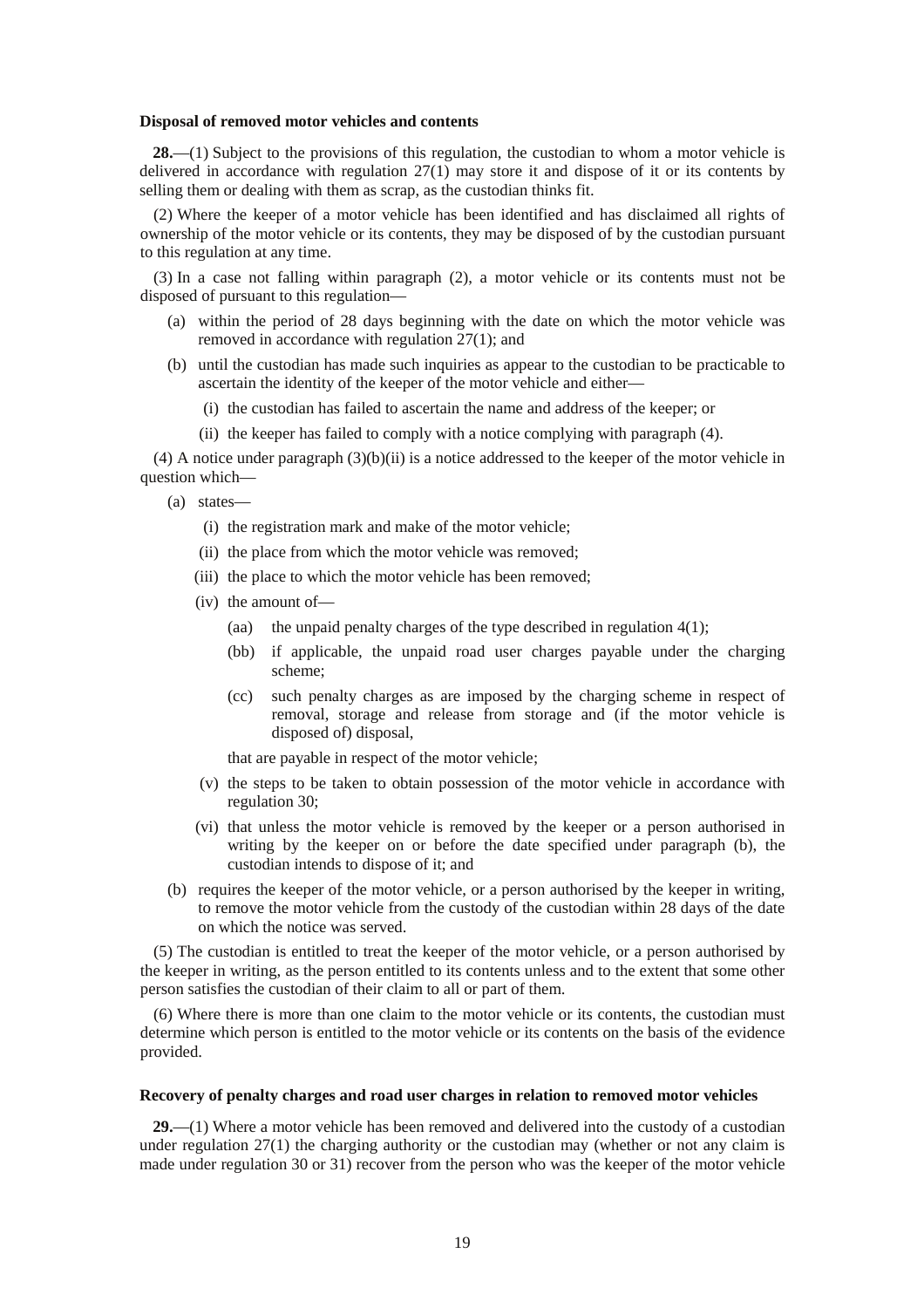when it was removed all the penalty charges and road user charges mentioned in regulation  $28(4)(a)(iv)$  that remain unpaid in respect of the motor vehicle.

(2) Where, by virtue of paragraph (1), any sum is recoverable in respect of a motor vehicle by a charging authority or a custodian, the charging authority or the custodian is entitled to retain custody of it until that sum is paid or the vehicle is disposed of in accordance with these Regulations.

#### **Taking possession of a removed motor vehicle**

**30.**—(1) A person may take possession of a motor vehicle (with its contents) which has been removed and delivered to a custodian and has not been disposed of under regulation 28, if the conditions specified in paragraph (2) are satisfied.

(2) The conditions are that—

- (a) the person wanting to take possession of the motor vehicle satisfies the custodian that that person is the keeper of the motor vehicle or is authorised by the keeper to take possession of the motor vehicle; and
- (b) all the penalty charges and road user charges mentioned in regulation  $28(4)(a)(iv)$  that remain unpaid in respect of the motor vehicle are paid to the charging authority or the custodian.

(3) The person taking possession of a motor vehicle pursuant to paragraph (2) must be given a notice by the custodian in accordance with regulation 35(2).

#### **Claim by the keeper of a motor vehicle after its disposal**

**31.**—(1) If, after a motor vehicle has been disposed of by a custodian pursuant to regulation 28, a person claims to have been the keeper of the motor vehicle at the time when it was disposed of and the conditions specified in paragraph (2) are fulfilled, there is payable to that person by the custodian a sum calculated in accordance with paragraph (3).

(2) The conditions are that—

- (a) the person claiming satisfies the custodian that such person was the keeper of the motor vehicle at the time it was disposed of; and
- (b) the claim is made within the period of one year beginning with the date on which the motor vehicle was disposed of.

(3) The sum payable under paragraph (1) is calculated by deducting from the proceeds of sale of the motor vehicle any of the sums payable under regulation  $28(4)(a)(iv)$  that remain unpaid with respect to the motor vehicle.

## PART 7

## REPRESENTATIONS AND APPEALS IN RELATION TO POWERS EXERCISED IN RESPECT OF MOTOR VEHICLES

#### **Right to make representations in respect of the immobilisation of a motor vehicle**

**32.**—(1) This regulation applies to the keeper or person in charge of a motor vehicle where—

- (a) in accordance with regulation 25 an immobilisation device has been fixed to the motor vehicle; and
- (b) the keeper or person in charge of the motor vehicle secures the release of the motor vehicle through the payment of an amount in accordance with regulation 26(2).

(2) A person to whom paragraph (1) applies must immediately upon the release of the motor vehicle be given notice in writing—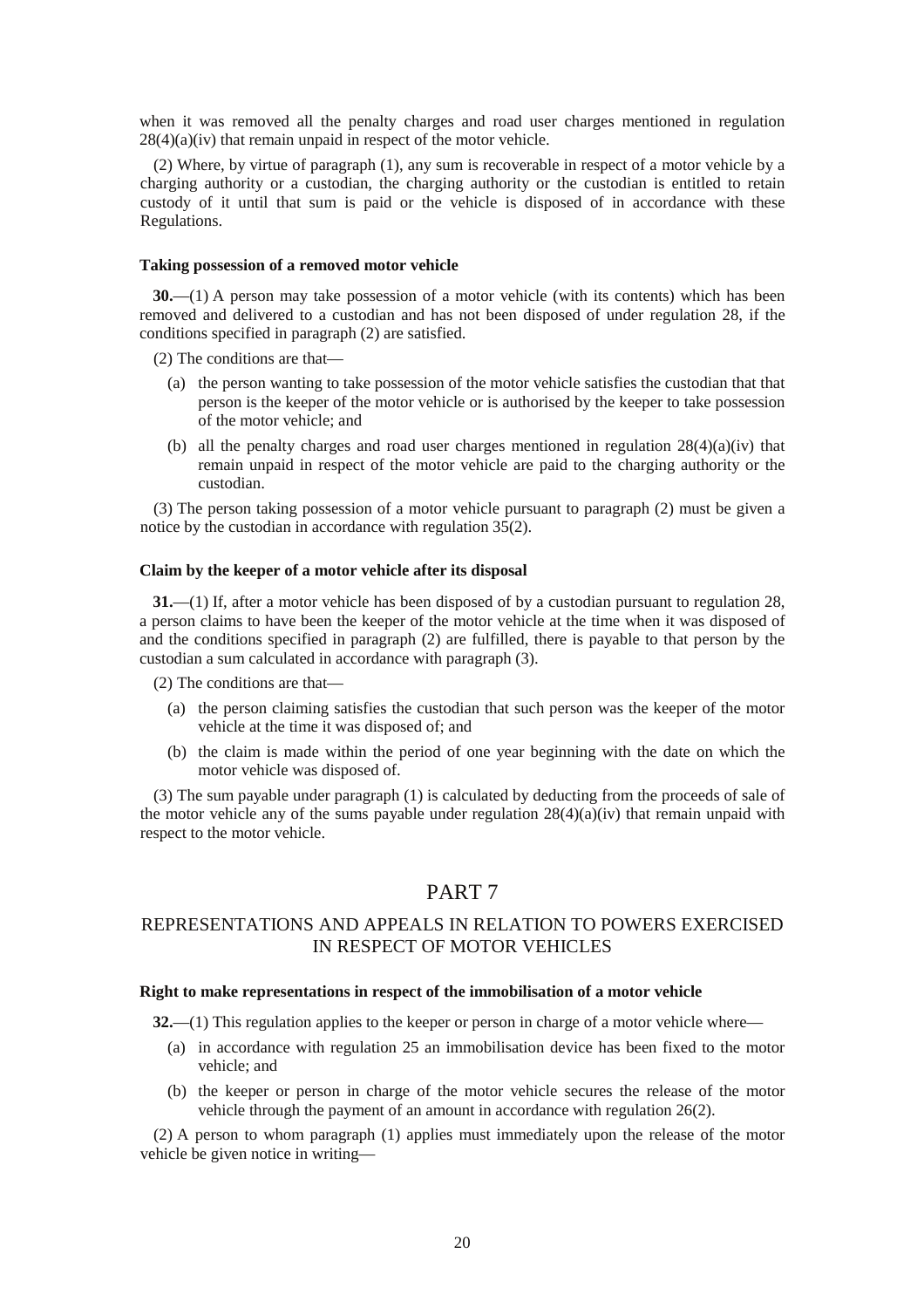- (a) of their right to make representations to the charging authority in accordance with this regulation;
- (b) that the charging authority may disregard any such representations received by it more than 28 days after the notice is served; and
- (c) of their right to appeal to an adjudicator if the representations are not accepted,

and that notice must include a statement of the effect of paragraphs (3) and (4).

- (3) A person to whom paragraph (1) applies may make representations to the effect—
	- (a) that one or more of the grounds specified in paragraph (4) apply; or
	- (b) that, whether or not any of those grounds apply, there are compelling reasons why, in the particular circumstances of the case, the charging authority should refund some or all of the amount paid to secure the release of the motor vehicle from the immobilisation device,

and any such representations must be in such form as may be specified by the charging authority.

- (4) The grounds referred to in paragraph  $(3)(a)$  are that—
	- (a) the circumstances in which the motor vehicle was used or kept on the designated road were not circumstances in which a penalty charge became payable under the charging scheme;
	- (b) there was in the circumstances of the case no power under these regulations or the charging scheme to immobilise the motor vehicle at the time at which it was immobilised or at all;
	- (c) the penalty charge paid to secure the release of the motor vehicle exceeded the amount applicable in the circumstances of the case;
	- (d) there has been a procedural impropriety on the part of the charging authority.

#### **Duty of charging authority to which representations in respect of immobilisation are made**

**33.**—(1) A charging authority may disregard any representation received by it after the end of the period of 28 days beginning with the date on which the person making them is notified under regulation 32(2) of the right to make representations.

(2) Subject to paragraph (1) it is the duty of a charging authority, if representations are made to it in accordance with regulation 32(3), within the period of 56 days beginning with the date on which it receives the representations—

- (a) to consider them and any supporting evidence which the person making them provides; and
- (b) to serve on that person a notice of its decision as to whether it accepts that—
	- (i) a ground specified in regulation 32(4) applies; or
	- (ii) there are compelling reasons why, in the particular circumstances of the case, some or all of the sums paid to secure the release of the motor vehicle from the immobilisation device should be refunded.

(3) Where a charging authority serves notice under paragraph (2)(b) that it accepts that a ground specified in regulation 32(4) has been established, or that there are compelling reasons for making a refund, it must as soon as reasonably practicable refund any sums that the person to whom the motor vehicle was released was required to pay under regulation 26(2), except to the extent (if any) to which those sums were properly paid.

(4) Where a charging authority serves notice under paragraph (2)(b) that it does not accept that a ground specified in regulation 32(4) has been established or that there are compelling reasons for making a refund, that notice (a "notice of rejection") must—

- (a) inform the person on whom it is served of the right to appeal to an adjudicator under regulation 34;
- (b) indicate the nature of the adjudicator's power to award costs; and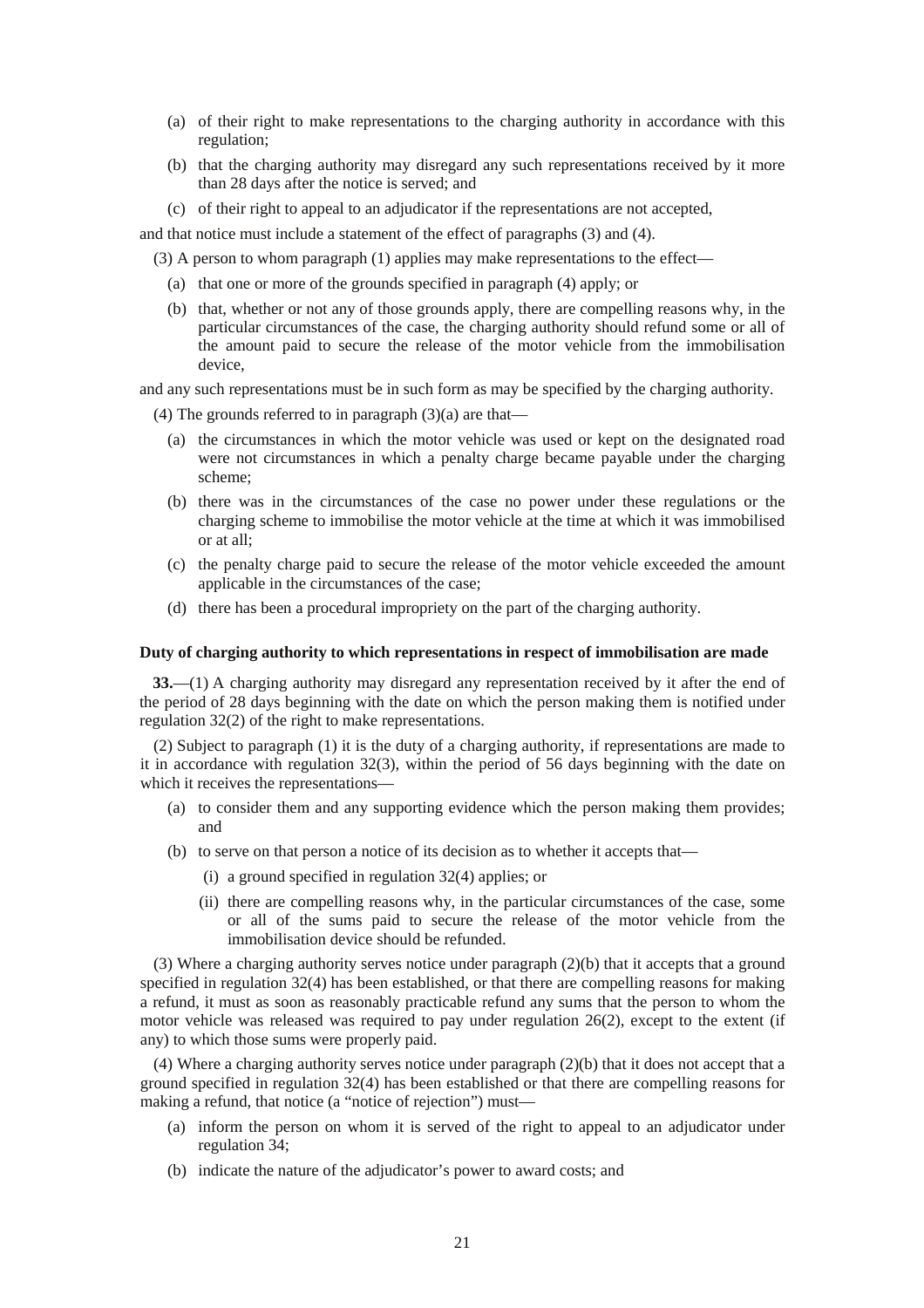(c) describe in general terms the form and manner in which such an appeal is required to be made.

(5) The notice of rejection issued under paragraph (4) may contain such other information as the charging authority considers appropriate.

(6) Where a charging authority fails to comply with paragraph (2) within the period of 56 days mentioned there—

- (a) it is deemed to have accepted the representations made under regulation 32(3) and to have served notice to that effect under paragraph (2)(b); and
- (b) it must as soon as reasonably practicable after the end of that period refund all such sums as are mentioned in paragraph (3).

#### **Appeals to an adjudicator in relation to decisions under regulation 33**

**34.**—(1) Where a charging authority serves a notice of rejection under regulation 33(4) in relation to representations made under regulation 32(3) the person making those representations may, within—

- (a) the period of 28 days beginning with the date of service of that notice of rejection; or
- (b) such longer period as an adjudicator may allow,

appeal to an adjudicator against the charging authority's decision.

(2) An appeal pursuant to this regulation must be made by delivering a notice of appeal to the proper officer.

(3) If the notice of appeal is delivered to the proper officer after the period described in paragraph  $(1)(a)$  and the appellant includes a statement of reasons for the delay the proper officer may at the proper officer's discretion allow the appeal to proceed.

(4) On an appeal under this regulation, the adjudicator must consider the representations in question and any additional representations which are made by the appellant together with any representations made to the adjudicator by the charging authority.

(5) If the adjudicator concludes—

- (a) that any of the grounds referred to in regulation 32(4) apply; and
- (b) that the charging authority would have been under the duty imposed by regulation 33(3) to refund any sum if it had served notice that it accepted that the ground in question applied,

the adjudicator must direct the charging authority to refund that sum.

(6) It is the duty of a charging authority to which a direction is given under paragraph (5) to comply with it as soon as reasonably practicable.

(7) If the adjudicator gives no direction under paragraph (5) but is satisfied that there are compelling reasons why, in the particular circumstances of the case, some or all of the sums paid to secure the release of the motor vehicle should be refunded, the adjudicator may recommend to the charging authority in writing that it makes such a refund.

(8) It is the duty of a charging authority to which a recommendation is made under paragraph (7) to consider afresh the making of a refund of those sums taking full account of any observations by the adjudicator and, within the period of 35 days beginning with the date on which the recommendation is received to notify the appellant and the adjudicator as to whether or not it accepts the adjudicator's recommendation.

(9) If the charging authority notifies the appellant and the adjudicator that it does not accept the adjudicator's recommendation it must at the same time inform them of the reasons for its decision.

(10) No appeal to the adjudicator lies against the decision of the charging authority under paragraph (9).

(11) If the charging authority accepts the adjudicator's recommendation it must make the recommended refund as soon as reasonably practicable.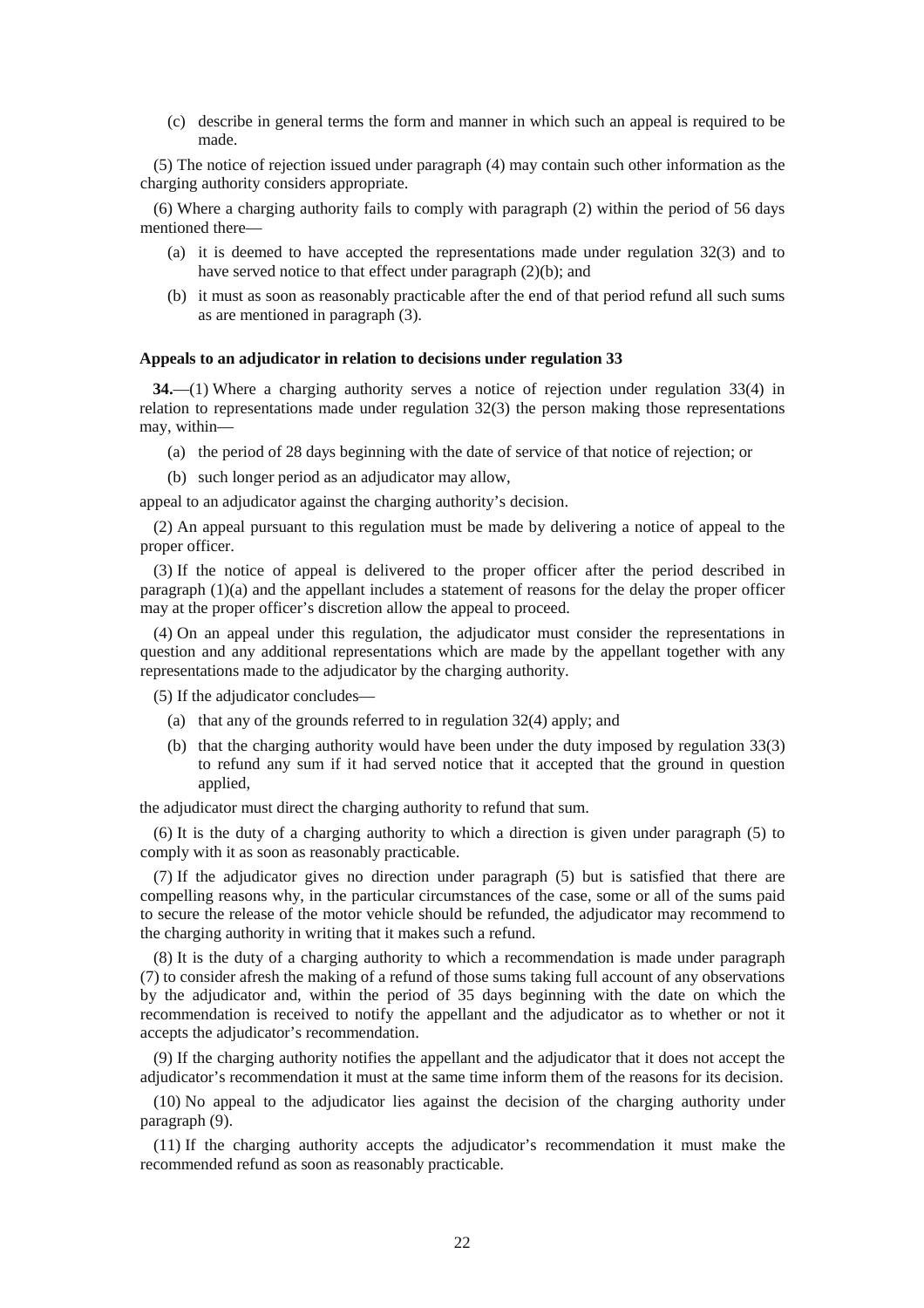(12) If the charging authority fails to comply with the requirements of paragraph (8) within the 35 day period, the charging authority is to be taken to have accepted the adjudicator's recommendation and must make the recommended refund as soon as reasonably practicable after the end of that period.

#### **Right to make representations in respect of the removal and disposal of a motor vehicle**

**35.**—(1) This regulation applies to a person where, as respects a motor vehicle that has been removed under regulation 27(1)—

- (a) the person is required to pay an amount to take possession of the motor vehicle under regulation 30(2)(b);
- (b) the person receives a sum in respect of the motor vehicle under regulation 31(3);
- (c) the person is informed that the proceeds of sale of the motor vehicle did not exceed the aggregate amount of the penalty charges and any road user charges under the charging scheme due to the charging authority under regulation  $28(4)(a)(iv)$ ; or
- (d) the person is informed that the motor vehicle was disposed of without there being any proceeds of sale.

(2) A person to whom paragraph (1) applies must immediately upon the happening of an occurrence referred to in paragraph (1), be notified in writing—

- (a) of their right to make representations to the charging authority in accordance with this regulation;
- (b) that the charging authority may disregard any such representations received by it more than 28 days after such notice was served;
- (c) of their right to appeal to an adjudicator if the representations are not accepted,

and that notice must include a statement of the effect of paragraphs (3) and (4).

- (3) A person to whom paragraph (1) applies may make representations to the effect—
	- (a) that one or more of the grounds specified in paragraph (4) apply; or
	- (b) that, whether or not any of those grounds apply, there are compelling reasons why, in the particular circumstances of the case, the charging authority should—
		- (i) refund some or all of the amount paid to take possession of the motor vehicle or deducted from the proceeds of sale,
		- (ii) waive its right to recover all or any of the sums due to it on account of the removal or disposal of the motor vehicle,

and any such representations must be in such form as may be specified by the charging authority.

- (4) The grounds referred to in paragraph  $(3)(a)$  are—
	- (a) that the circumstances in which the motor vehicle was used or kept on the designated road were not circumstances in which a penalty charge became payable under the charging scheme;
	- (b) that there was in the circumstances of the case no power under these Regulations or the charging scheme to remove or dispose of the motor vehicle;
	- (c) that the penalty charge paid to take possession of the motor vehicle exceeded the amount applicable in the circumstances of the case;
	- (d) that there has been a procedural impropriety on the part of the charging authority.

#### **Duty of charging authority to which representations in respect of removal etc are made**

**36.**—(1) A charging authority may disregard any representation received by it after the end of the period of 28 days beginning with the date on which the person making them is notified under regulation 35(2) of the right to make representations.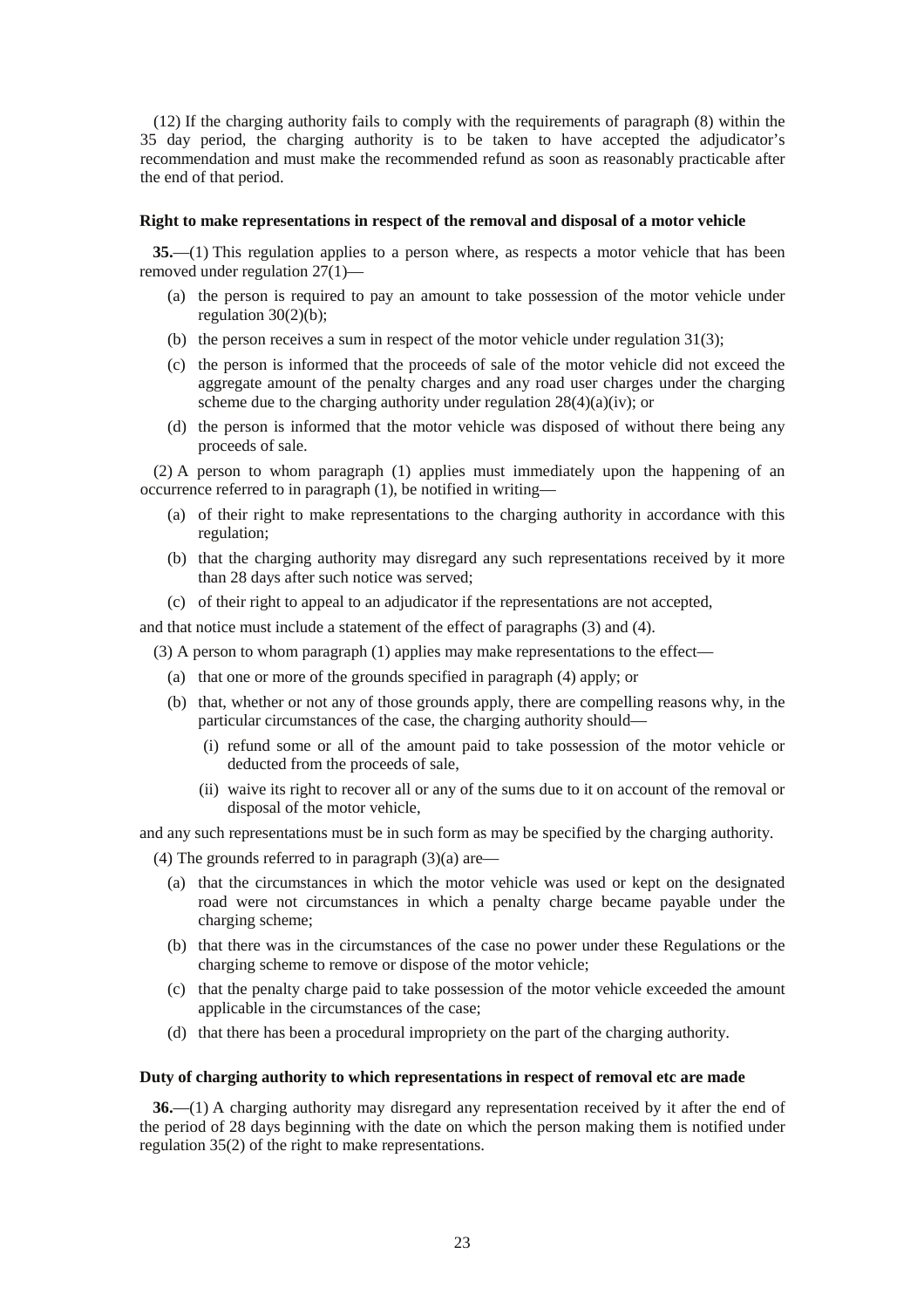(2) Subject to paragraph (1) it is the duty of a charging authority, if representations are made to it in accordance with regulation 35(3), within 56 days beginning with the date on which it receives the representations—

- (a) to consider them and any supporting evidence which the person making them provides; and
- (b) to serve on that person a notice of its decision as to whether it accepts that—
	- (i) a ground specified in regulation 35(4) applies; or
	- (ii) there are compelling reasons why, in the particular circumstances of the case, some or all of the sums paid to take possession of the motor vehicle or deducted from the proceeds of sale should be refunded.

(3) Where a charging authority serves notice under paragraph (2)(b) that it accepts that a ground specified in regulation 35(4) has been established or that there are compelling reasons for making a refund it must (when serving that notice) refund any sums that—

- (a) the person taking possession of the motor vehicle was required to pay under regulation  $30(2)(b)$ , or
- (b) were deducted from the proceeds of sale of the motor vehicle in accordance with regulation 31(3)

except to the extent (if any) to which those sums were properly paid or deducted.

(4) Where a charging authority serves notice under paragraph (2)(b) that it does not accept that a ground specified in regulation 35(4) has been established or that there are compelling reasons for making a refund, that notice (a "notice of rejection") must—

- (a) inform the person on whom it is served of the right to appeal to an adjudicator under regulation 37;
- (b) indicate the nature of the adjudicator's power to award costs; and
- (c) describe in general terms the form and manner in which such an appeal is required to be made.

(5) The notice of rejection issued under paragraph (4) may contain such other information as the charging authority considers appropriate.

(6) Where a charging authority fails to comply with paragraph (2) within the period of 56 days mentioned there—

- (a) it is deemed to have accepted the representations made under regulation 35(3) and to have served notice to that effect under paragraph (2)(b); and
- (b) it must as soon as reasonably practicable after the end of that period refund all such sums as are mentioned in paragraph (3).

#### **Appeals to adjudicator in relation to decisions under regulation 36**

**37.**—(1) Where a charging authority serves a notice of rejection under regulation 36(4) in relation to representations made under regulation 35(3) the person making those representations may, within—

- (a) the period of 28 days beginning with the date of service of that notice of rejection; or
- (b) such longer period as an adjudicator may allow,

appeal to an adjudicator against the charging authority's decision.

(2) An appeal pursuant to this regulation must be made by delivering a notice of appeal to the proper officer.

(3) If the notice of appeal is delivered to the proper officer after the period described in paragraph  $(1)(a)$  and the appellant includes a statement of reasons for the delay the proper officer may at the proper officer's discretion allow the appeal to proceed.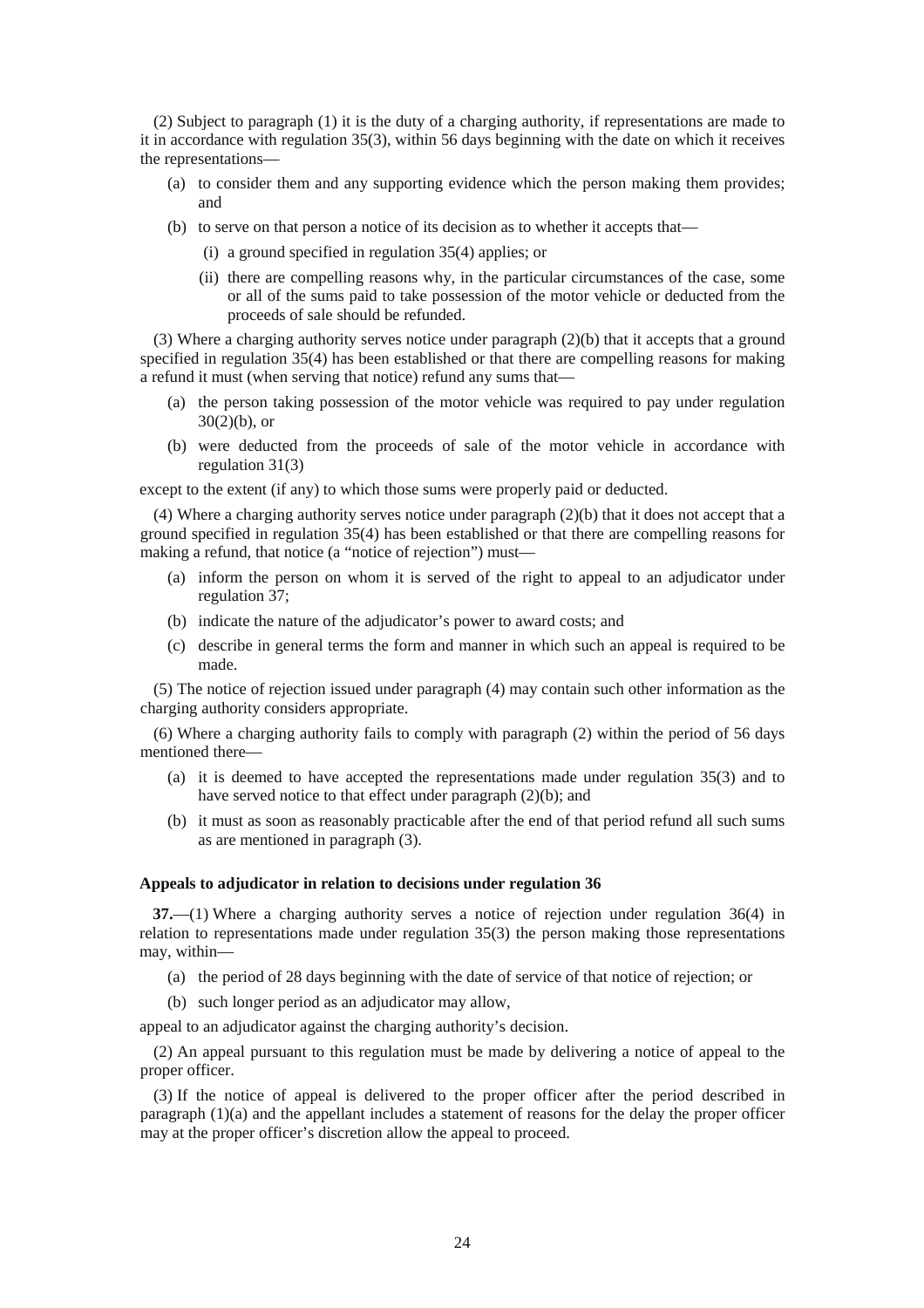(4) On an appeal under this regulation, the adjudicator must consider the representations in question and any additional representations which are made by the appellant together with any representations made to the adjudicator by the charging authority.

(5) If the adjudicator concludes—

- (a) that any of the grounds referred to in regulation 35(4) apply; and
- (b) that the charging authority would have been under the duty imposed by regulation 36(3) to refund any sum if it had served notice that it accepted that the ground in question applied,

the adjudicator must direct the charging authority to refund that sum.

(6) It is the duty of a charging authority to which a direction is given under paragraph (5) to comply with it as soon as reasonably practicable.

(7) If the adjudicator gives no direction under paragraph (5) but is satisfied that there are compelling reasons why, in the particular circumstances of the case, some or all of the sums paid to secure the release of the motor vehicle or deducted from the proceeds of sale should be refunded, the adjudicator may recommend to the charging authority in writing that it makes such a refund.

(8) It is the duty of a charging authority to which a recommendation is made under paragraph (7) to consider afresh the making of a refund of those sums taking full account of any observations by the adjudicator and, within the period of 35 days beginning with the date on which the recommendation is received to notify the appellant and the adjudicator as to whether or not it accepts the adjudicator's recommendation.

(9) If the charging authority notifies the appellant and the adjudicator that it does not accept the adjudicator's recommendation it must at the same time inform them of the reasons for its decision.

(10) No appeal to the adjudicator lies against the decision of the charging authority under paragraph (9).

(11) If the charging authority accepts the adjudicator's recommendation it must make the recommended refund as soon as reasonably practicable.

(12) If the charging authority fails to comply with the requirements of paragraph (8) within the 35 day period, the charging authority is to be taken to have accepted the adjudicator's recommendation and must make the recommended refund as soon as reasonably practicable after the end of that period.

Signed on behalf of the Secretary of State for Transport

*Stephen Hammond* Parliamentary Under Secretary of State 11th July 2013 Department for Transport

Signed by authority of the Lord Chancellor

*Helen Grant* Parliamentary Under Secretary of State 16th July 2013 Ministry of Justice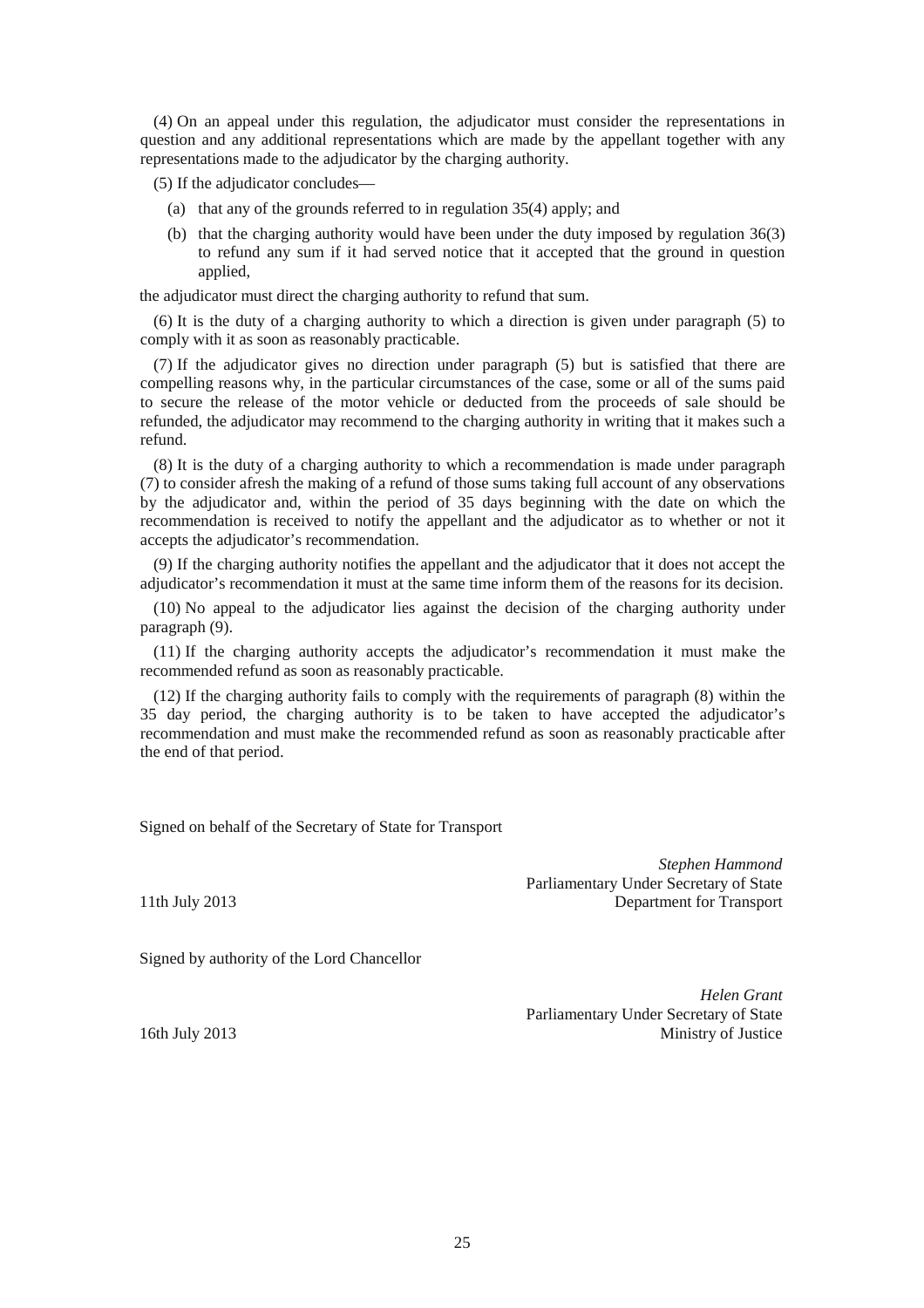## SCHEDULE Regulation 14(1)

## PROCEDURE IN ADJUDICATION PROCEEDINGS

# PART 1

## INTERPRETATION

#### **Interpretation of Schedule**

**1.**—(1) In this Schedule—

"appeal period" means the period of 28 days beginning with the date of service of a notice of rejection under regulation  $10(1)$ ,  $33(4)$  or  $36(4)$  (as the case may be);

"hearing" means an oral hearing and includes a hearing conducted in whole or in part by video link, telephone or other means of instantaneous two-way electronic communication;

"register" means the register maintained by the proper officer in accordance with paragraph 21.

(2) In this Schedule in relation to an appeal or any process connected with an appeal—

"the charging authority" means the charging authority which made the decision which is the subject of the appeal;

"the original representations" means the representations made to the charging authority under regulation  $8(1)$ ,  $32(3)$  or  $35(3)$  (as the case may be);

"the relevant notice of rejection" means a notice of rejection issued by the charging authority under regulation  $10(1)$ ,  $33(4)$  or  $36(4)$  (as the case may be).

## PART<sub>2</sub>

## PROCEDURE RELATING TO APPEALS

### **Initiating an appeal**

**2.**—(1) An appeal is to be made by serving a notice of appeal to the proper officer.

(2) A notice of appeal—

- (a) must be in writing and signed by the appellant or someone authorised by the appellant to sign the notice of appeal;
- (b) must state the name and address of the appellant;
- (c) may specify some other address as being the address at which the appellant wishes documents to be served in connection with the appeal;
- (d) must state the date and any reference number of the penalty charge notice being appealed against and the name of the charging authority by which the decision to impose the penalty charge was made; and
- (e) may include any representations which the appellant desires to make in addition to the original representations.
- (3) The notice of appeal must be served on the proper officer within the appeal period.

(4) If the notice of appeal is served on the proper officer after the expiry of the appeal period, the appellant must include in the notice a statement of the reasons on which the appellant relies for justifying the delay, and the adjudicator must treat any such statement of reasons for delay as a request to extend the appeal period.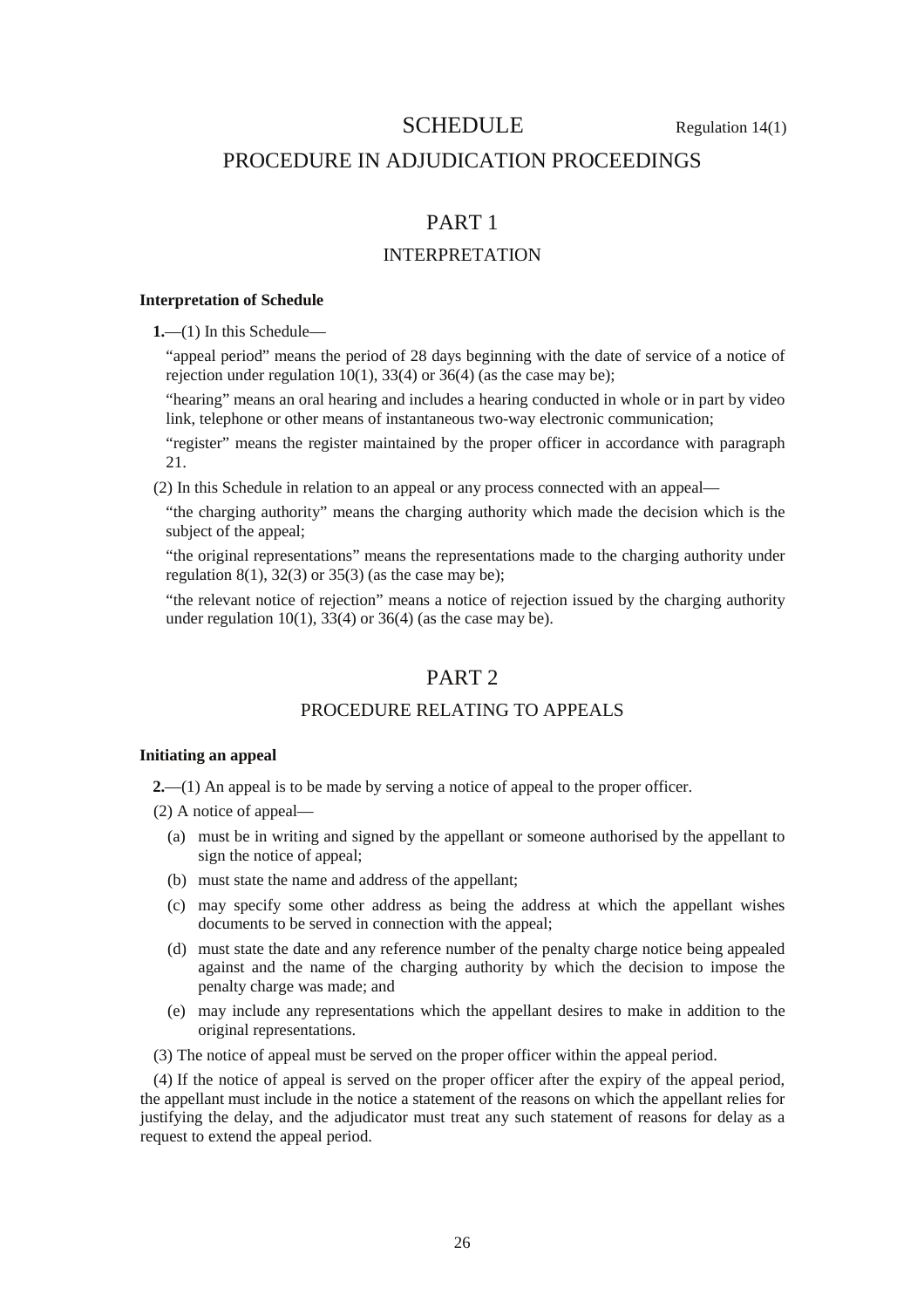#### **Action upon receipt of notice of appeal and copy of such notice**

**3.**—(1) On receiving a notice of appeal the proper officer must—

- (a) serve an acknowledgement of its receipt to the appellant; and
- (b) enter particulars of the appeal in the register.

(2) Subject to sub-paragraph (3), if satisfied that the notice is in accordance with paragraph 2, the proper officer must serve on the charging authority a copy of the notice of appeal and any directions extending the time limit for appealing.

(3) The requirement under sub-paragraph (2) does not apply where the adjudicator has declined a request under paragraph 2(3) to extend the appeal period.

(4) Upon receipt of a copy of the notice of appeal served on it under sub-paragraph (2) the charging authority must within 14 days serve on the proper officer copies of—

- (a) the penalty charge notice giving rise to the appeal;
- (b) the original representations; and
- (c) the relevant notice of rejection.

(5) If the proper officer receives a notice of appeal and considers that it may not be in accordance with paragraph 2, the proper officer must refer the issue of its validity to an adjudicator.

(6) If the adjudicator determines that a notice of appeal referred under sub-paragraph (5) is in accordance with paragraph 2, the proper officer must deal with it in accordance with subparagraph (2).

 $(7)$  If—

- (a) a notice of appeal is served outside the appeal period with a request to extend the appeal period and the adjudicator declines to direct that the period be extended; or
- (b) the adjudicator determines that a notice of appeal is not in accordance with paragraph 2,

the proper officer must inform the appellant that the adjudicator has declined the request for an extension or, as the case may be, of the reasons why the adjudicator considers that the notice does not accord with paragraph 2 and must record the action taken in the register.

#### **Further representations**

**4.**—(1) Any party may serve representations in relation to the matters referred to in regulations 8(3), 32(4) or 35(4) (as the case may be) to the proper officer at any time before the appeal is determined.

(2) The adjudicator may invite a party to serve on the proper officer representations dealing with such matters relating to the appeal as may be specified and any such representations must be so served within the time and in the manner specified.

(3) Where a party fails to respond to an invitation under sub-paragraph (2), the adjudicator may draw such inferences as appear proper to the adjudicator.

(4) Any representations served under this paragraph must be signed by the party in question or someone authorised by that party to sign those representations.

(5) Where an appellant serves representations on the proper officer under this paragraph the proper officer must serve a copy of the representations on the charging authority.

(6) Where the charging authority serves representations on the proper officer under this paragraph, it must at the same time serve a copy of the representations on the appellant.

(7) This paragraph is without prejudice to the powers of an adjudicator under paragraph 10.

#### **Adjudicator's power to require attendance of witnesses and production of documents**

**5.**—(1) The adjudicator may, by notice in writing served on any person (including a party to the proceedings), require that person—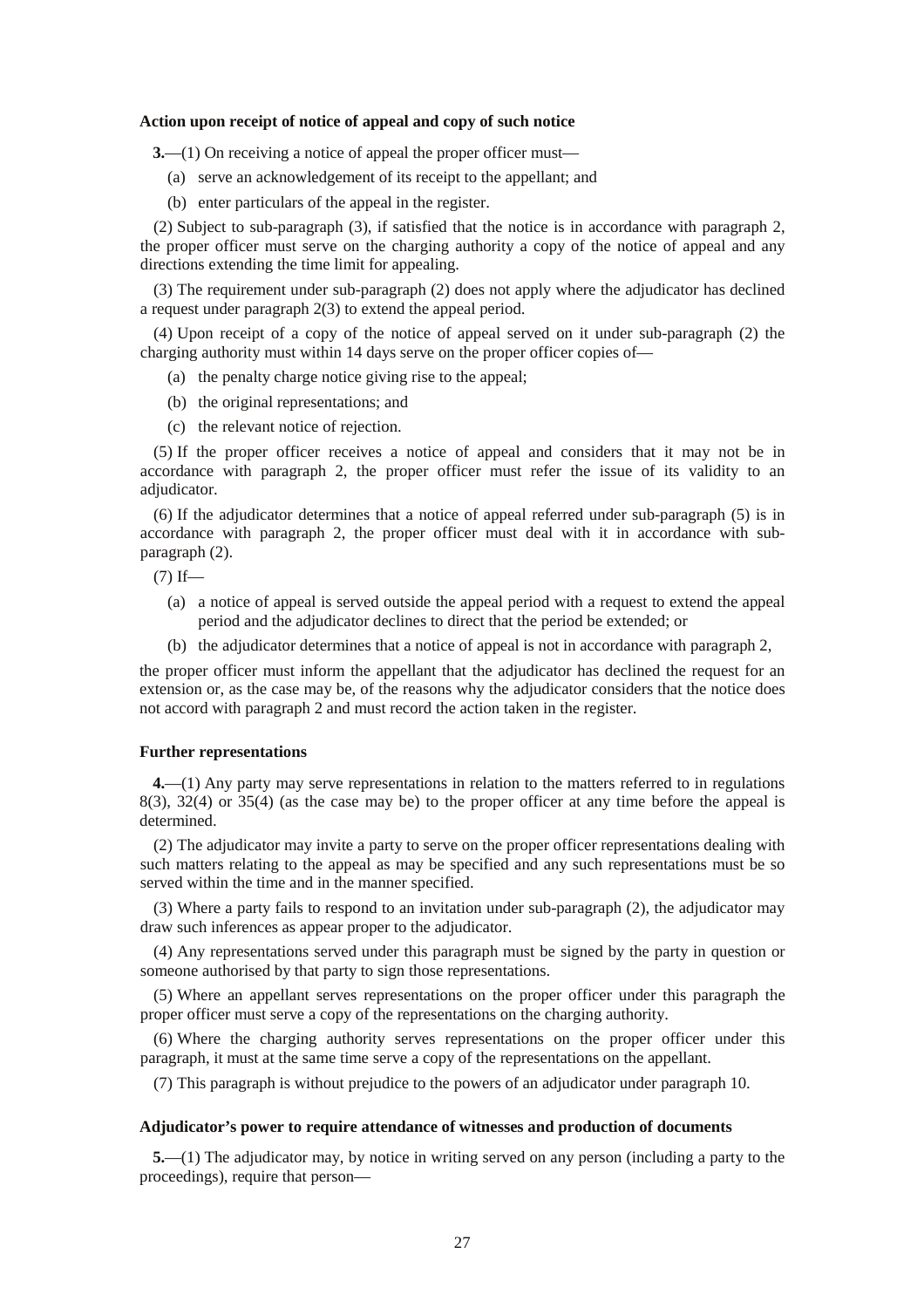- (a) to attend, at a time and place specified by the adjudicator, to give evidence at the hearing of an appeal; and
- (b) to produce any documents in that person's custody or under that person's control, relating to any matter in the proceedings,

and any such notice must contain a statement of the effect of sub-paragraphs (2) to (5) below.

(2) A person in respect of whom a requirement has been made under sub-paragraph (1) may apply to the adjudicator to vary or set aside the requirement.

(3) A person is bound to comply with a requirement under sub-paragraph (1) if that person has been given at least 7 days' notice of the hearing or, if less than 7 days' notice has been given, that person has informed the adjudicator that the shorter notice period is accepted.

(4) No person, other than the appellant, is bound to comply with a requirement under subparagraph (1) unless the necessary expenses of that person's attendance are paid or tendered to that person.

(5) No person is required to give any evidence or produce any documents under sub-paragraph (1) which that person could not be required to give or produce in the trial of an action in a court of law.

#### **Disposing of an appeal without a hearing**

**6.**—(1) Subject to the following provisions of this paragraph, the adjudicator may dispose of an appeal without a hearing.

(2) The adjudicator must not dispose of an appeal without a hearing if, in the adjudicator's opinion, the appeal raises issues of public importance such as to require that a hearing be held.

(3) The adjudicator must not dispose of an appeal without a hearing if either party has requested a hearing unless—

- (a) the party who made the request withdraws it before notice of a hearing has been served on the other party under paragraph 7;
- (b) both parties have subsequently consented to the appeal being disposed of without a hearing; or
- (c) the party requesting the hearing having been served with a notice of the hearing of an appeal under paragraph 7, fails to attend or be represented at the hearing.

(4) Where the adjudicator is minded to dispose of an appeal without a hearing, the appeal must not be disposed of unless and until either—

- (a) there has elapsed a period of 28 days beginning with the date on which an acknowledgement is served in accordance with paragraph 3(1)(a) during which neither party has requested a hearing; or
- (b) both parties have consented to its disposal without a hearing.

#### **Notice of time and place of hearing**

**7.**—(1) This paragraph has effect where a hearing is to be held for the purpose of disposing of an appeal.

(2) The proper officer must—

- (a) fix the time and place of the hearing; and
- (b) not less than 21 days before the time so fixed, or such shorter time as the parties agree—
	- (i) serve on each party a notice that the hearing is to be at that time and place; or
	- (ii) inform them of those matters in such other manner as the proper officer thinks fit.

(3) The adjudicator may alter the time and place of any hearing, and, not less than 7 days before the date on which the hearing is then to be held, or such shorter time as the parties agree, the proper officer must—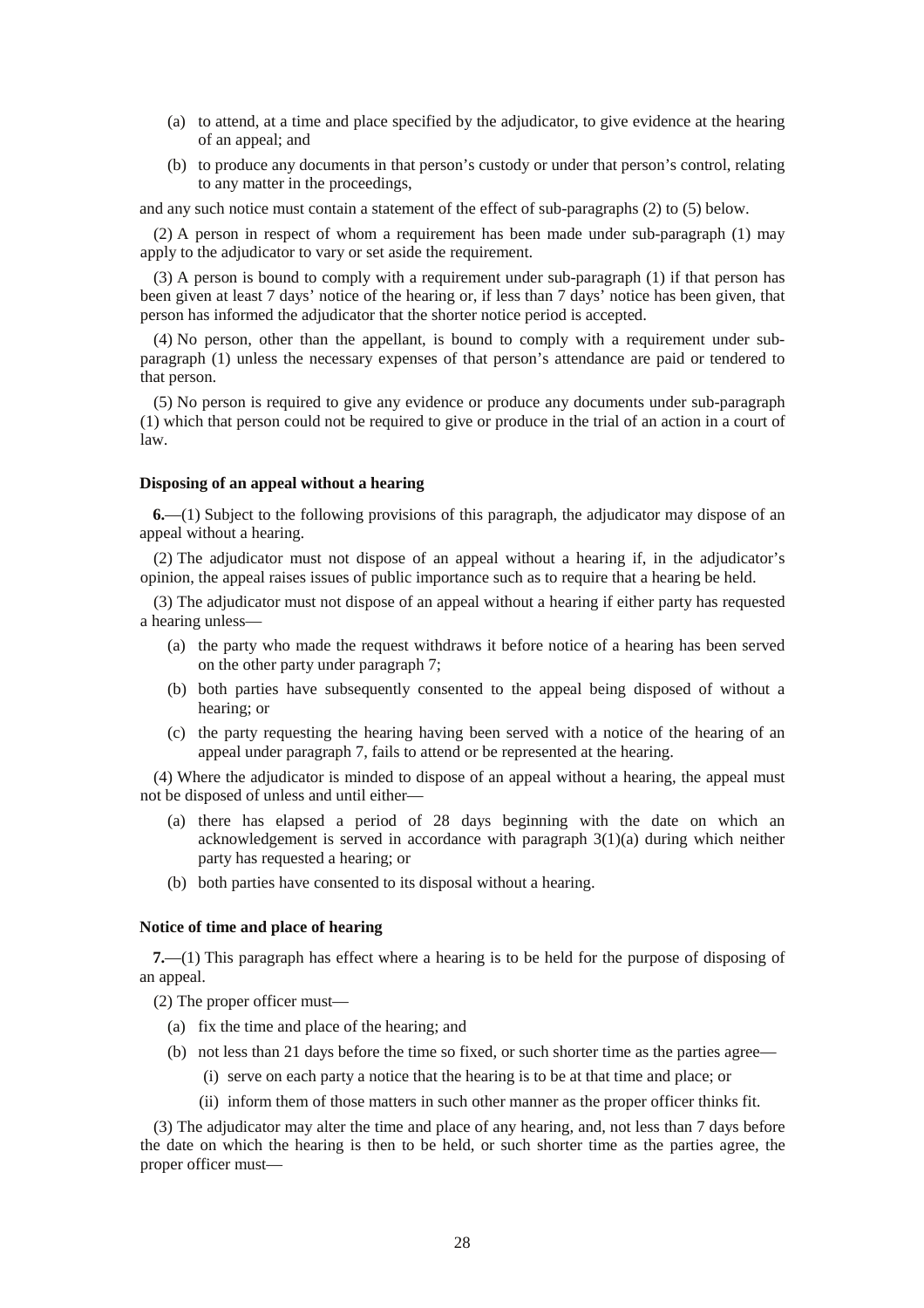- (a) serve on each party notice of the new time and place of the hearing; or
- (b) inform them of those matters in such other manner as the proper officer thinks fit.

(4) This paragraph applies to an adjourned hearing but, if, before the adjournment, the time and place of the adjourned hearing are notified to all persons expected to attend, no further notice is required.

### **Admission to a hearing**

**8.**—(1) Subject to the provisions of this paragraph, a hearing is to be held in public.

(2) The adjudicator may direct that the whole or any part of a hearing be held in private if satisfied that it is just and reasonable to do so by reason of—

- (a) the likelihood of disclosure of intimate personal or financial circumstances;
- (b) the likelihood of disclosure of commercially sensitive information or information obtained in confidence; or
- (c) exceptional circumstances not falling within paragraph (a) or (b).
- (3) Any other adjudicator is entitled to attend the hearing of an appeal which is held in private.

(4) The adjudicator, with the consent of the parties, may permit any other person to attend the hearing of an appeal which is held in private or, where part of it is so held, that part.

(5) Without prejudice to any other powers an adjudicator may have, the adjudicator may exclude from the hearing of an appeal, or part of it, any person whose conduct has disrupted or is likely, in the opinion of the adjudicator, to disrupt the hearing.

#### **Appearances at a hearing**

**9.**—(1) The appellant and the charging authority are entitled to appear at the hearing of an appeal.

(2) Any other person may appear at a hearing at the discretion of the adjudicator.

(3) At the hearing of an appeal, the appellant may conduct the appellant's case in person (with assistance from any person if the appellant wishes) or may be represented by a solicitor, counsel or any other person.

(4) If in any particular case the adjudicator is satisfied that there are sufficient reasons for doing so, the adjudicator may prohibit a particular person from assisting or representing either party at the hearing.

#### **Procedure at a hearing**

**10.**—(1) At the beginning of the hearing of an appeal the adjudicator must explain the order of proceedings.

(2) Subject to the provisions of this paragraph, the adjudicator must conduct the hearing of an appeal in the manner most suitable to the clarification of the issues and generally to the just handling of the proceedings, and the adjudicator must seek to avoid formality in the proceedings, so far as appears to the adjudicator to be appropriate.

(3) At the hearing of an appeal—

- (a) the parties are entitled to give evidence, to call witnesses and to address the adjudicator both on the evidence and generally on the subject matter of the appeal;
- (b) the adjudicator may receive evidence of any fact which appears to the adjudicator to be relevant notwithstanding that such evidence would be inadmissible in proceedings before a court of law.

(4) Without prejudice to paragraph 6(3)(c), where a party who has been served with notice of the hearing of an appeal, or has otherwise been notified of the hearing in accordance with paragraph 7 fails to attend the hearing, the adjudicator may dispose of the appeal in that person's absence.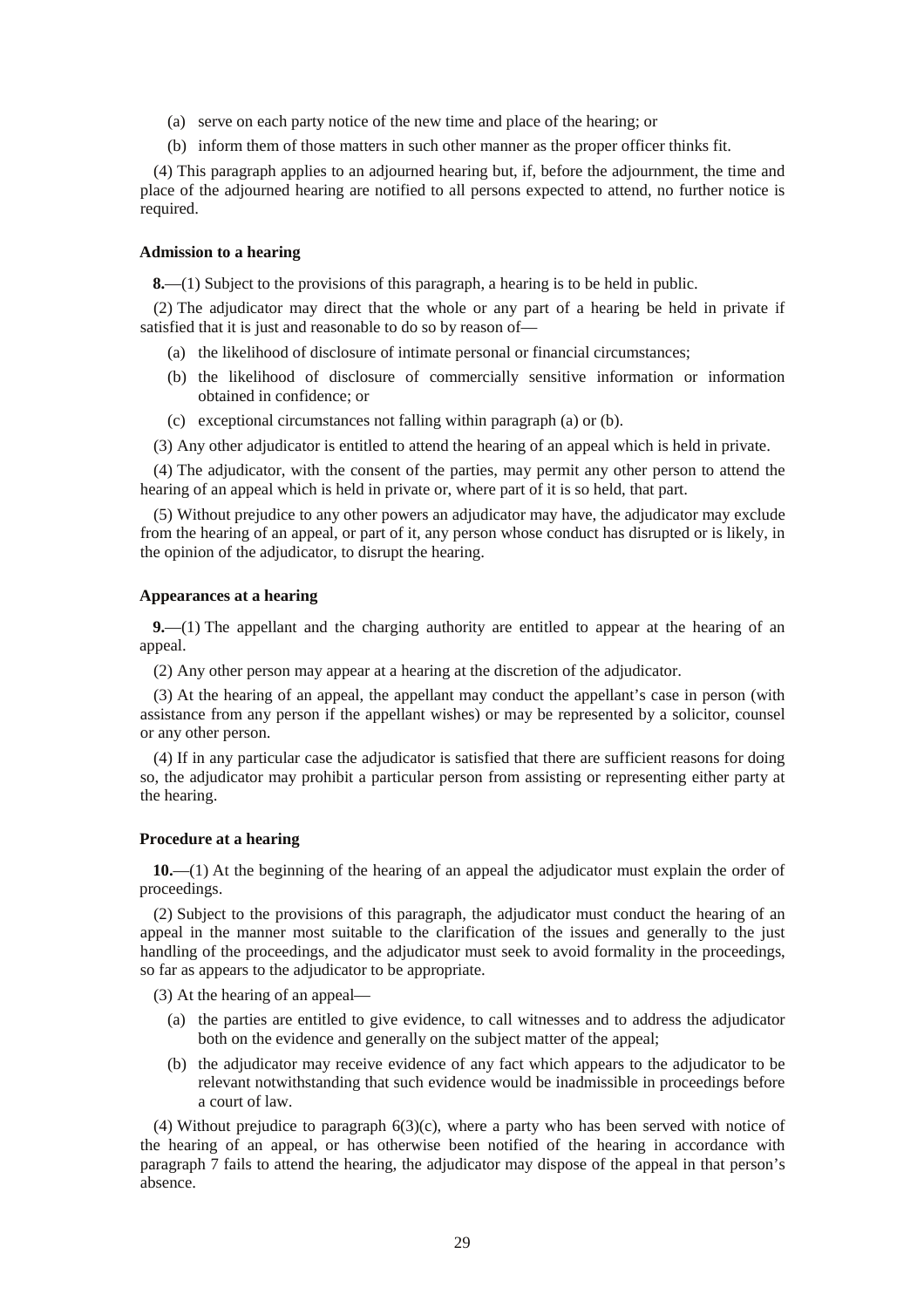#### **Decisions on appeals**

**11.**—(1) The adjudicator must give the reasons for a decision on an appeal.

(2) Where an appeal is disposed of at a hearing, the adjudicator may give the decision and the reasons orally at the end of the hearing, or may reserve the decision and give it and the reasons subsequently in writing.

(3) Upon the decision being given (whether at a hearing or otherwise), the proper officer must—

- (a) as soon as practicable record the decision in the register, together with the adjudicator's reasons and any directions given; and
- (b) serve a copy of the register entry to each party.

#### **Review of adjudicator's decision**

**12.**—(1) The adjudicator may, on the application of a party, review—

- (a) any interlocutory decision; or
- (b) any decision to determine that a notice of appeal does not accord with paragraph 2 or to dismiss or allow an appeal, or any decision as to costs, on one or more of the following grounds—
	- (i) the decision was wrongly made as the result of an administrative error;
	- (ii) the adjudicator was wrong to reject the notice of appeal;
	- (iii) a party who failed to appear or be represented at a hearing had good and sufficient reason for failing to appear;
	- (iv) where the decision was made after a hearing, new evidence has become available since the conclusion of the hearing, the existence of which could not reasonably have been known of or foreseen;
	- (v) where the decision was made without a hearing, new evidence has become available since the decision was made, the existence of which could not reasonably have been known of or foreseen; or
	- (vi) the interests of justice require such a review.
- (2) An application under sub-paragraph (1) must—
	- (a) be served on the proper officer within the period of 14 days beginning with the date on which the decision is given to the parties; and
	- (b) state the grounds in full.

(3) The parties must have the opportunity to be heard on any application for review under subparagraph (1). The adjudicator considering the application may direct the means by which that hearing will be conducted.

(4) Having reviewed the decision the adjudicator may direct that it be confirmed, revoked or that it be varied.

(5) If, having reviewed the decision, the adjudicator directs that it be revoked, the adjudicator must substitute a new decision or order a re-determination by that adjudicator, the original adjudicator or a different adjudicator.

(6) Paragraph 11 applies to the confirmation, revocation or variation of a decision under this paragraph as it applies to a decision made on the disposal of an appeal.

### **Costs**

**13.**—(1) The adjudicator is not normally to make an order awarding costs and expenses, but may, subject to sub-paragraph (2) make such an order—

(a) against a party (including an appellant who has withdrawn an appeal or a charging authority which has consented to an appeal being allowed) if the adjudicator considers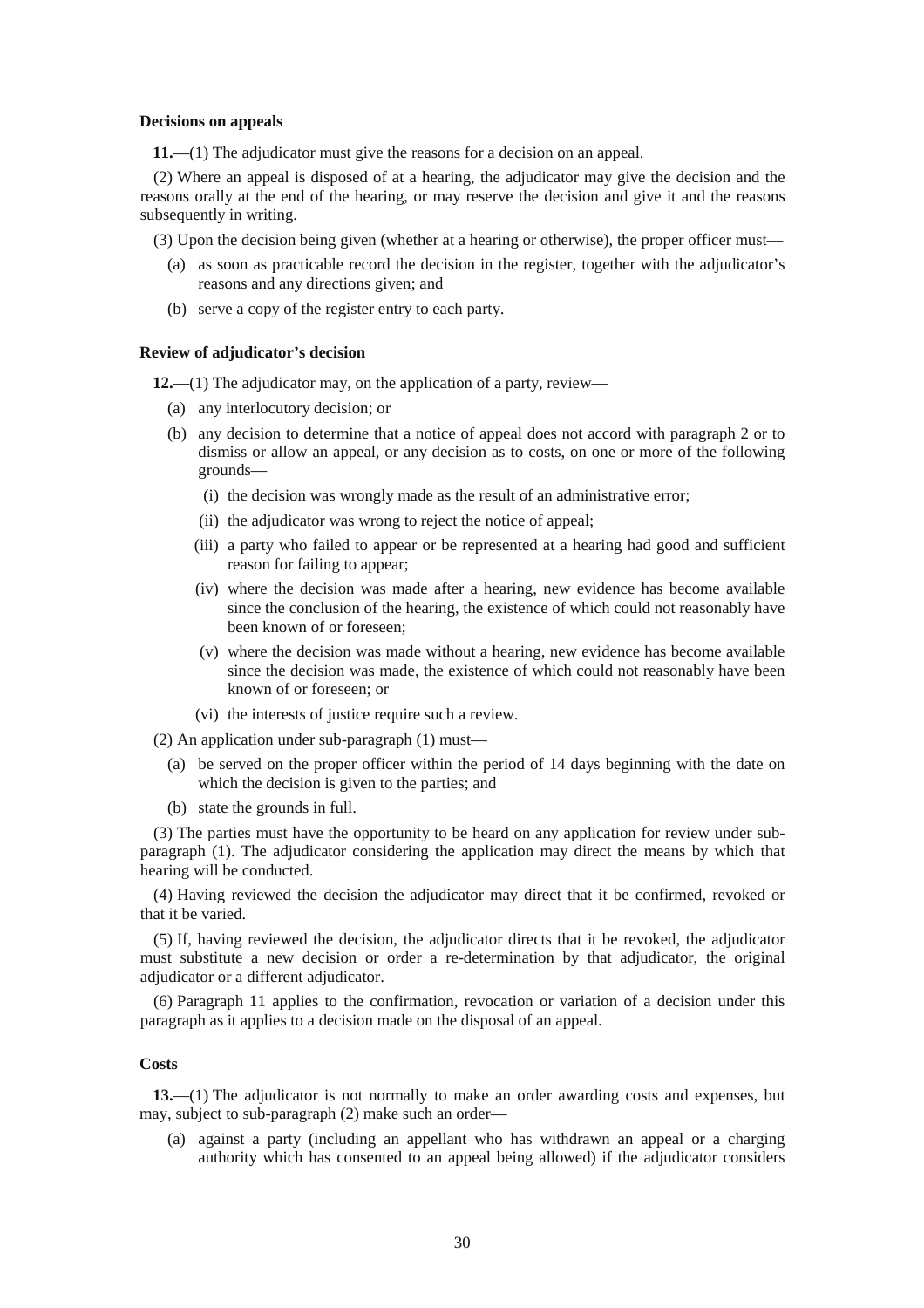that the party has acted frivolously or vexatiously or that their conduct in making, pursuing or resisting an appeal was wholly unreasonable; or

(b) against the charging authority where the adjudicator considers that the decision made by it giving rise to the appeal was wholly unreasonable.

(2) An order must not be made under sub-paragraph (1) against a party unless that party has been given an opportunity of making representations against the making of the order.

(3) An order under sub-paragraph (1) must require the party against whom it is made to pay to the other party a specified sum in respect of the costs and expenses incurred by that other party in connection with the proceedings.

#### **Consolidation of proceedings**

**14.**—(1) Where there are pending two or more appeals and at any time it appears to an adjudicator that—

- (a) some common question of law or fact arises in both or all appeals; or
- (b) for some other reason it is desirable to make an order under this paragraph,

the adjudicator may order that both or all of the appeals, or those specified in the order, are to be considered together and may give such consequential directions as may appear to the adjudicator to be necessary.

(2) An order must not be made under this paragraph unless all parties concerned have been given an opportunity of making representations against the making of the order.

#### **Miscellaneous powers of adjudicators**

**15.**—(1) An adjudicator may—

- (a) extend the time appointed by or under this Schedule for doing any act notwithstanding that the time appointed has expired;
- (b) if an appellant at any time gives notice of the withdrawal of an appeal, dismiss the proceedings;
- (c) if the charging authority consents to an appeal being allowed, allow the appeal;
- (d) if both or all of the parties agree in writing on the terms of a decision to be made by an adjudicator, decide accordingly; or
- (e) adjourn a hearing.

(2) An adjudicator may exercise the powers conferred by this Schedule (other than paragraph 12) on the application of a party or on the adjudicator's own motion.

### **Clerical errors**

**16.** Clerical errors in any document recording a direction or decision of the adjudicator, or errors in such a document arising from an accidental slip or omission, may be corrected by the proper officer on the direction of the adjudicator.

## PART 3

### SERVICE OF DOCUMENTS AND NOTICES IN ADJUDICATION **PROCEEDINGS**

#### **Service of documents on the parties**

**17.**—(1) This paragraph has effect in relation to any notice or other document required or authorised by these Regulations to be served on a party to an appeal.

(2) A document is to be regarded as having been served on that party if it is—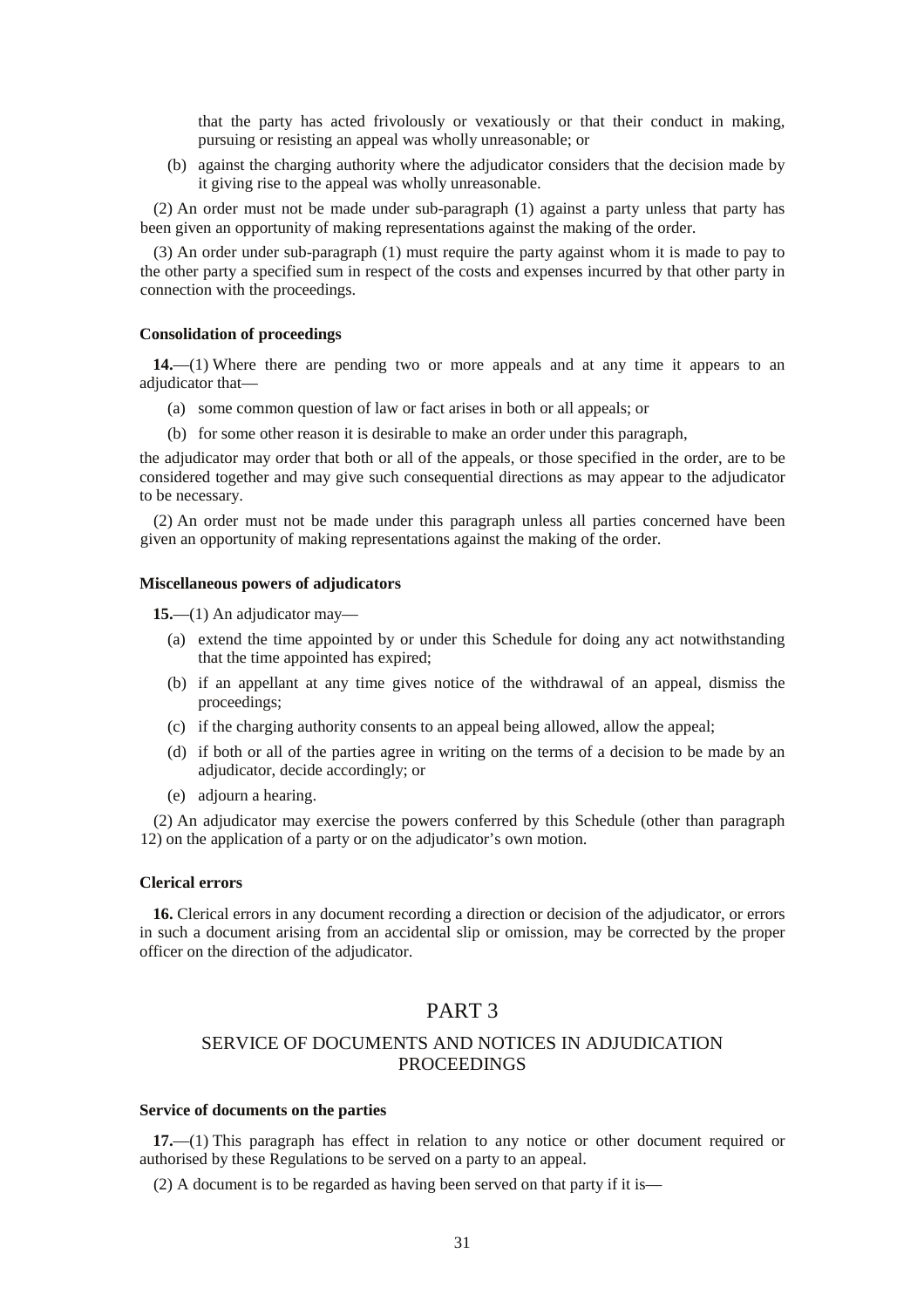- (a) delivered to that party;
- (b) left at that party's proper address
- (c) sent by first class post to that party at that address; or
- (d) transmitted to that party by fax or other means of electronic transmission in accordance with sub-paragraph (3).

(3) A document may be transmitted to a party by fax or by other means of electronic transmission where—

- (a) the party has indicated in writing to the party sending the notice or document that this form of communication is acceptable if it is transmitted to a specified fax telephone number or, as the case may be, a specified electronic address or website; and
- (b) the document is transmitted to that number, address or website.

(4) In the case of an enforcement authority, an indication under sub-paragraph 3(a) may be expressed to apply in relation to any appeal to which it is the respondent.

(5) Where the proper address includes a box number at a document exchange the service of such a document may be effected by leaving the document addressed to that box number—

- (a) at that document exchange; or
- (b) at a document exchange which transmits documents every working day to that exchange,

and any such document so left is to be taken, unless the contrary is proven, to have been served on the second working day after the day on which it was left.

(6) For the purposes of this Schedule, and of section 7 (references to service by post) of the Interpretation Act 1978(**a**) ("the 1978 Act") in its application to this paragraph—

- (a) the proper address of the appellant is the address for service specified under paragraph  $2(2)(b)$  or, if such an address is so specified, the address specified under paragraph  $2(2)(c)$  or ascertained in accordance with sub-paragraph  $(7)$ , and
- (b) the proper address of a charging authority in proceedings in which it is the respondent is such address as the charging authority may from time to time specify in a notice delivered to the proper officer as being the charging authority's address for service in all such proceedings.

(7) If no address for service has been specified, the proper address for the purposes of this Schedule, and section 7 of the 1978 Act, is—

- (a) in the case of an individual, their usual or last known address;
- (b) in the case of a partnership, the principal or last known place of business of the firm within the United Kingdom;
- (c) in the case of an incorporated or unincorporated body, the registered or principal office of the body.

(8) A party may at any time, by notice in writing served on the proper officer, change their proper address for the purposes of this Schedule and section 7 of the 1978 Act.

(9) A party may, by notice in writing served on the proper officer, vary or revoke any indication given under sub-paragraph (3)(a).

(10) Unless the contrary is proved, a notice or document—

- (a) delivered to a party or left at the proper address of a party is to be taken to have been served on the first working day after the day on which it was delivered or left;
- (b) sent by first class post is taken to have been served at the time at which the notice or document would be delivered in the ordinary course of post;
- (c) sent by fax or other means of electronic transmission is to be taken to have been served on the first working day after the day on which it was transmitted.

<sup>(</sup>**a**) 1978 c.30.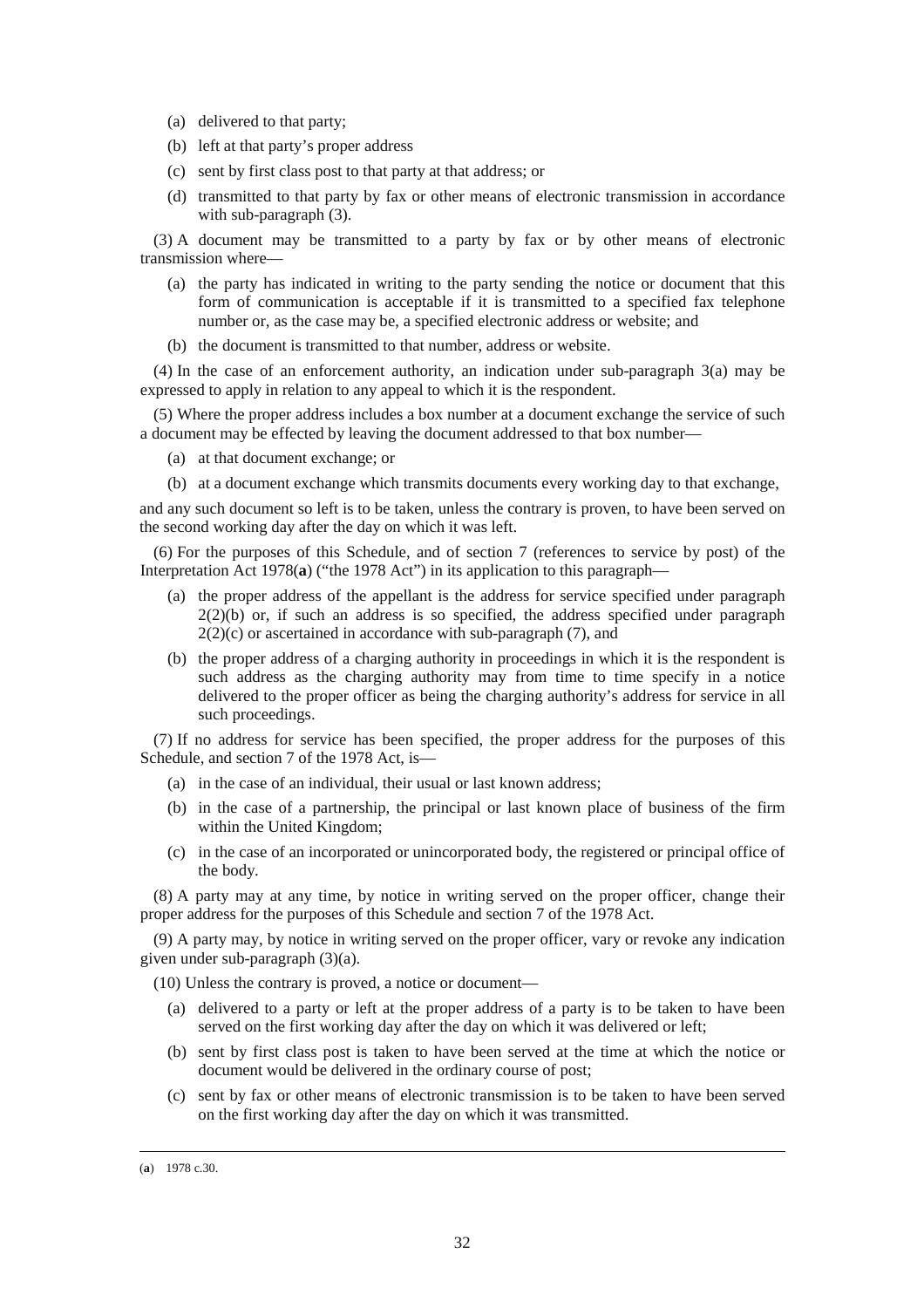#### **Service of notices or documents to the proper officer**

**18.**—(1) This paragraph has effect in relation to any notice or other document required or authorised by or under this Schedule to be served on the proper officer.

(2) Any such notice or document may be served on the proper officer by being transmitted to the proper officer by fax or other means of electronic transmission, but only to a telephone number or, as the case may be, electronic address or website for the time being published by the proper officer for the purpose of accepting service of such notices or documents.

(3) Unless the contrary is proved, any notice or document transmitted to the proper office in accordance with sub-paragraph (2) is to be taken to have been delivered on the second working day after the day on which it was transmitted.

(4) Where the address of the proper officer includes a box number at a document exchange the service of such a document may be effected by leaving the document addressed to that box number—

- (a) at that document exchange; or
- (b) at a document exchange which transmits documents every working day to that exchange,

and any such document so left is to be taken, unless the contrary is proved, to have been served on the second working day after the day on which it was left.

(5) Paragraphs  $2(2)(a)$  and  $4(4)$ —

- (a) are satisfied, in the case of a document transmitted by facsimile copy, if a copy of the signature of the relevant person appears on the transmitted copy; and
- (b) do not apply in relation to a document transmitted by other means of electronic transmission.

## PART 4

### DIRECTIONS AS TO INVALID NOTICES

### **Scope of Part 4**

**19.** Paragraph 20 applies where—

- (a) the order of a county court which has been made against a person ("a relevant person") in accordance with regulation 18 is deemed under regulation 19(4) to have been revoked following the making of a witness statement; and
- (b) the charging authority has referred the case to the adjudicator for directions.

### **Procedure**

**20.**—(1) In a case to which this paragraph applies—

- (a) the proper officer must enter particulars of the case in the register; and
- (b) the adjudicator must give directions as to the conduct of the proceedings unless the adjudicator decides that no such directions are necessary.
- (2) The adjudicator may, in particular—
	- (a) if it appears to the adjudicator that no appeal has been made by the relevant person in relation to the subject matter of the case, direct that the case proceed as an appeal and, in that event, this Schedule (except paragraphs 2 and 3) applies as if an appeal had been duly made by the relevant person; or
	- (b) if it appears to the adjudicator that an appeal has been made by the relevant person in relation to the subject matter of the case and that the appeal has been dismissed, direct that the case proceed as an application under paragraph 12 to review that decision.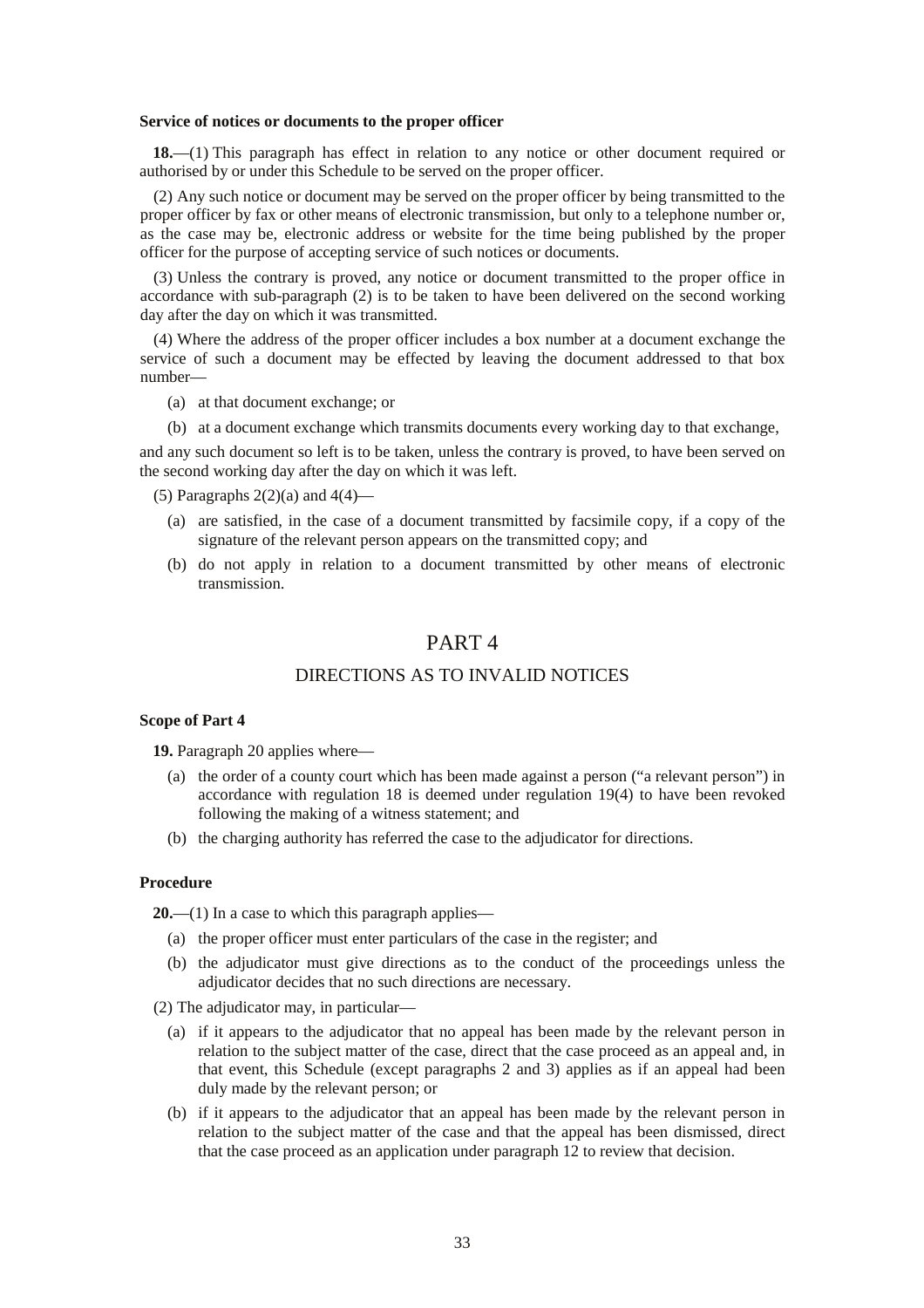## PART 5

### THE REGISTER

### **The register**

**21.**—(1) The proper officer must establish and maintain, in accordance with the following provisions of this paragraph, a register for the purpose of recording proceedings conducted under these Regulations.

(2) The register must be kept open for inspection by any person without charge at all reasonable hours at the principal office of the adjudicators.

(3) The register may be kept in electronic form.

(4) If the register is kept in electronic form, the duty to allow inspection is to be treated as a duty to allow inspection of a reproduction in legible form of the recording of the entry the inspection of which is being sought.

(5) A document purporting to be certified by the proper officer to be a true copy of any entry of a decision in the register is to be evidence of the entry and of the matters contained in it.

### **EXPLANATORY NOTE**

#### *(This note is not part of the Regulations)*

These Regulations make provision for the civil enforcement of a penalty charge imposed in respect of a motor vehicle by a road user charging scheme made under Part 3 of the Transport Act 2000 (c.38).

Part 1 (regulations 1 to 3) deals with preliminary matters. Regulation 1(3) provides that these Regulations do not apply to the enforcement of road user charges imposed by the County Council of Durham (Market Place leading to Saddler Street, Durham City) (Road User Charging Scheme) Order 2002. Regulation 2 defines words and terms used in the Regulations. Regulation 3 contains provisions dealing with the service of penalty charge notices and other documents, apart from in adjudication proceedings (in which case Part 3 of the Schedule applies) or where notices or orders are being served by a county court.

Part 2 (regulations 4 to 6) deals with the imposition of, amount and liability for penalty charges. Regulation 4 explains the circumstances in which a penalty charge will be payable. Regulation 5 requires that the rates of penalty charge imposed by a charging authority are to be specified in the charging scheme or communicated to users of the road over which they apply. Regulation 5 also prescribes the maximum level of penalty charge that a charging scheme may impose for the use of a designated road and where the powers exercisable in respect of motor vehicles described in Part 6 are exercised. Regulation 6 explains that primary liability for a penalty charge resides with the registered keeper of a vehicle, but may be transferred to another person in the circumstances specified.

Part 3 (regulations 7 to 11) contains provisions about penalty charge notices. Regulation 7 explains when a penalty charge notice can be served and what information it must contain. Regulation 8 explains the right of the recipient of a penalty charge notice to make representations to the charging authority, which may accept the representations and cancel the penalty charge notice under regulation 9, or reject the representations under regulation 10. Regulation 11 explains the right to appeal to an adjudicator against a refusal by the charging authority to accept any representations made.

Part 4 (regulations 12 to 16) makes provision for the appointment of road user charging scheme adjudicators, their procedure and the recovery of sums that are the subject of an adjudicator's award.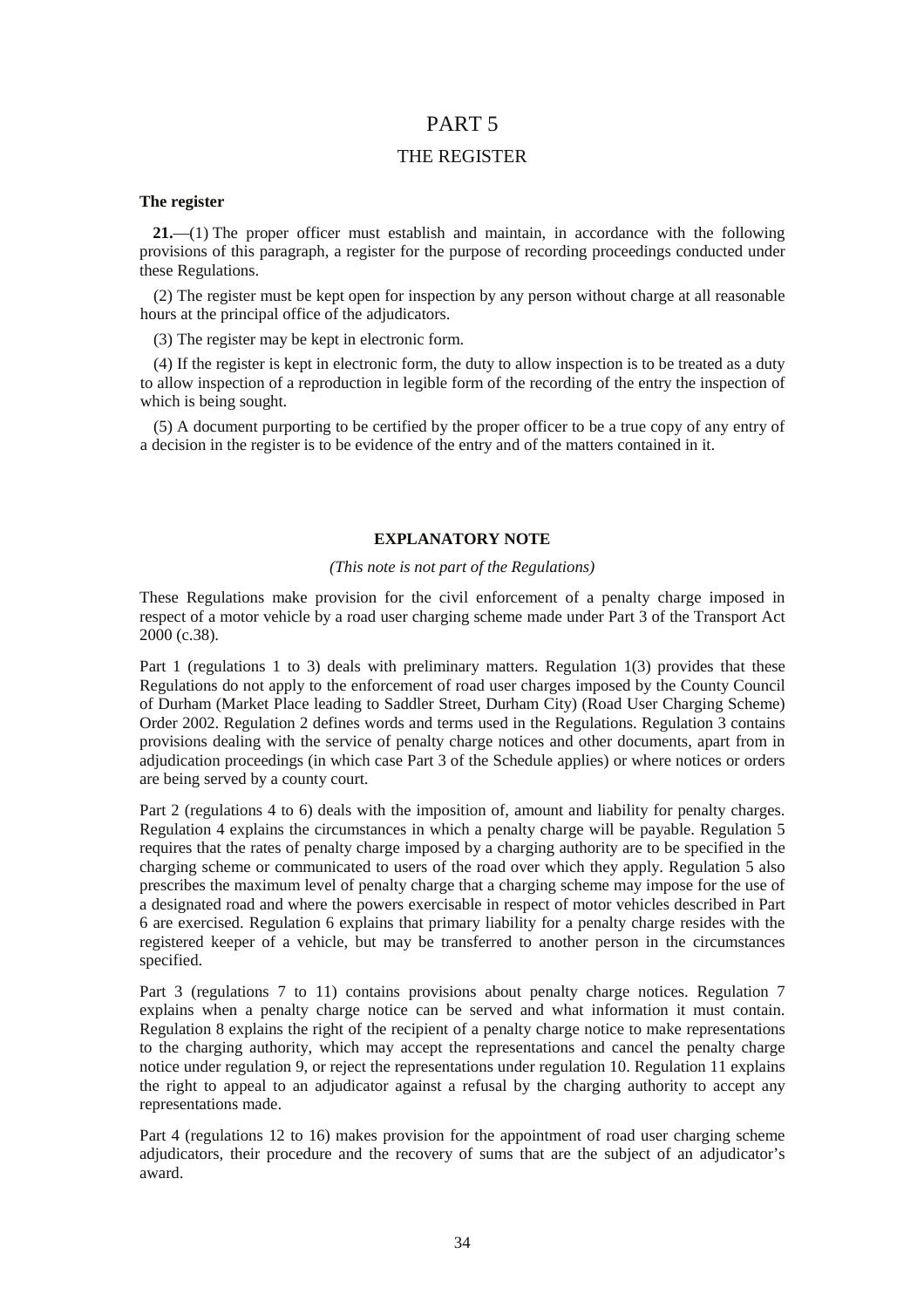Part 5 (regulations 17 to 20) provides for the civil enforcement of penalty charges. Where a penalty charge remains unpaid after the relevant period specified in regulation 17, the charging authority may issue a charge certificate, after which, in accordance with regulation 18, if the penalty charge continues to remain unpaid the sum due may be enforced as if it were payable under a county court order. Any sum to be paid under an adjudication or unpaid penalty charge which in either case is recoverable as if it was payable under a county court order may, under regulation 20, be enforced in accordance with the Enforcement of Road Traffic Debts Order 1993 (S.I. 1993/2073).

Part 6 (regulations 21 to 31) explain the range of enforcement powers in respect of motor vehicles that a charging authority may provide for in a charging scheme.

The powers to examine and enter motor vehicles in regulations 22 and 23 apply to any motor vehicle where the charging scheme so provides and enable an authorised person (as defined by regulation 21) to ascertain that any document or equipment required by the charging scheme to be carried, used or displayed in a motor vehicle is being properly carried, used or displayed. Regulation 24 allows items to be seized (if the charging scheme so provides) if they are evidence of the commission of an offence under section 173(5) or (6) of the Transport Act 2000.

Where there are three or more unpaid penalty charges in respect of a vehicle, the registered keeper's address cannot be ascertained, a period of 14 days from the date on which the third unpaid penalty charge was imposed has elapsed and the charging scheme so provides the motor vehicle may be immobilised (regulation 25), removed (regulation 27) and, if not released or returned, disposed of (regulation 28) to recover such unpaid penalty charges (and, where the charging scheme provides, any unpaid road user charges).

Regulation 30 provides that a person may take possession of a removed motor vehicle subject to the conditions stated, including payment of all unpaid road user charges and penalty charges. Regulation 31 allows the keeper of a motor vehicle that has been disposed of to recover any excess proceeds following payment of all unpaid road user charges and penalty charges provided the claim is made within one year of such disposal.

Part 7 (regulations 32 to 37) provides for representations to be made to the charging authority, and appeals to be made to an adjudicator, arising from the exercise of the powers to immobilise, remove or dispose of a motor vehicle. The charging authority may accept such representations and make an appropriate refund under regulation 33 or 36, or reject them. Where the charging authority rejects the representations an appeal to an adjudicator may be made under regulation 34 or 37.

The Schedule to the Regulations provides for the procedure for appeals to an adjudicator against the issue of a penalty charge notice or the exercise of powers in respect of a motor vehicle.

A regulatory impact assessment has not been produced for this instrument as it has negligible impact on the costs of business. An Explanatory Memorandum is available alongside the instrument on the UK legislation website, www.legislation.gov.uk

<sup>©</sup> Crown copyright 2013

Printed and published in the UK by The Stationery Office Limited under the authority and superintendence of Carol Tullo, Controller of Her Majesty's Stationery Office and Queen's Printer of Acts of Parliament.